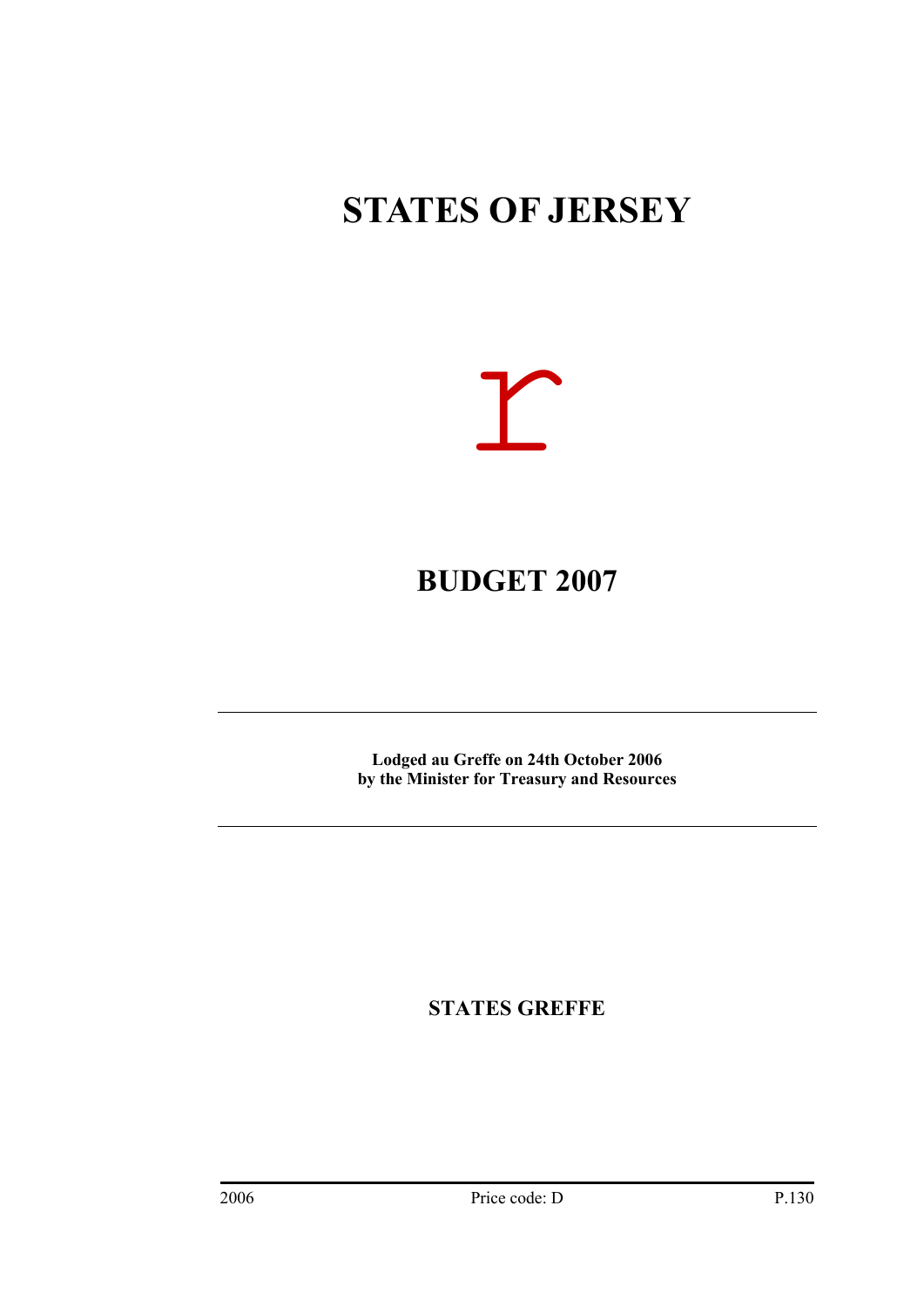### **PROPOSITION**

#### **THE STATES are asked to decide whether they are of opinion**

- (a) � to approve the estimate of total taxation revenue in 2007 of £479,200,000 as set out in summary table A on page 35 of the Budget Statement, with the sum to be raised through existing taxation measures and the proposed changes to income tax, impôts duty and stamp duty for 2007 as set out in the Budget Statement;
- (b) to agree that  $£10,000,000$  should be transferred from the Consolidated Fund to the Strategic Reserve in 2007.

MINISTER FOR TREASURY AND RESOURCES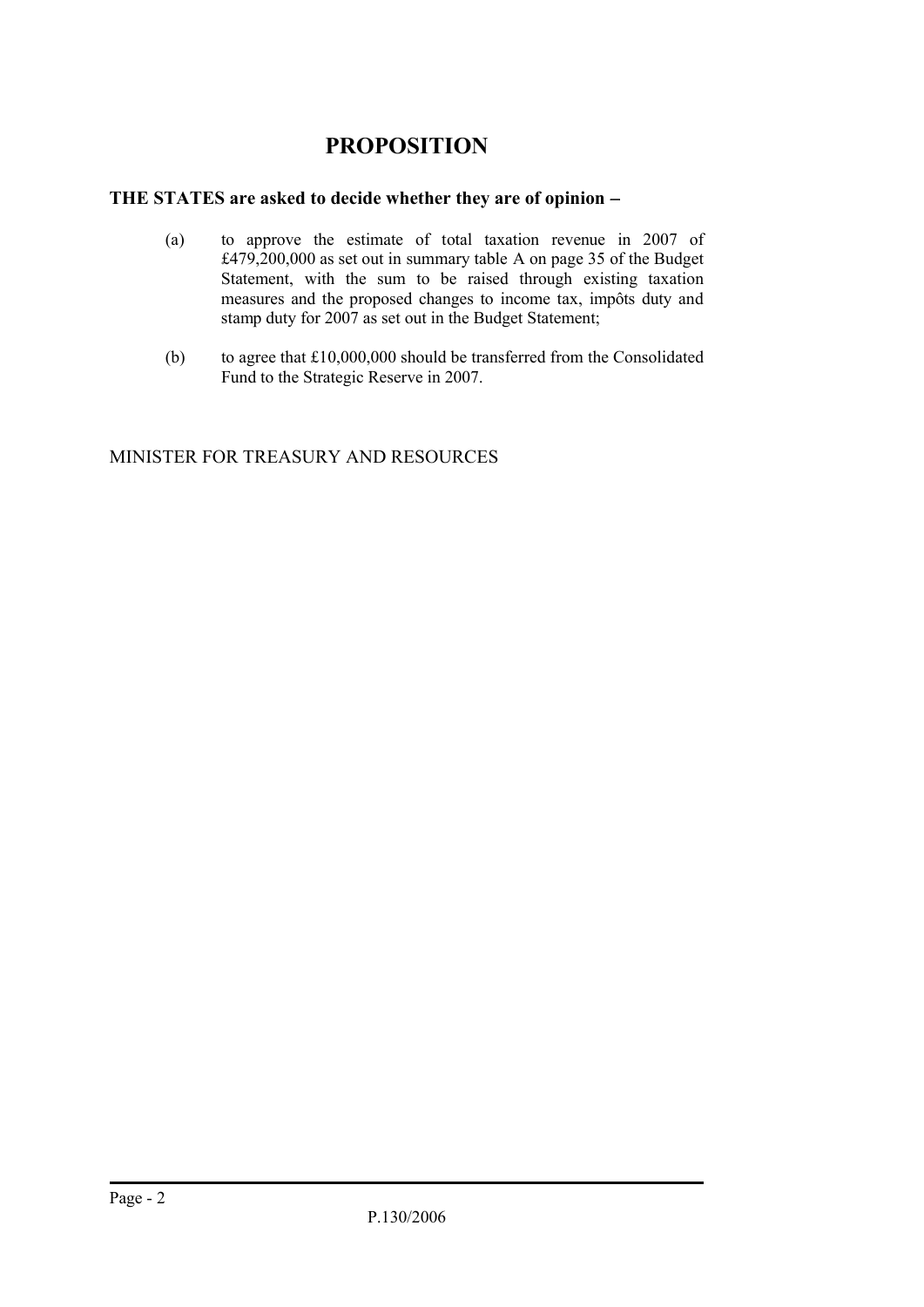### **Contents**

### **Page**

|              |                                                     | 4    |
|--------------|-----------------------------------------------------|------|
|              |                                                     | 6    |
|              |                                                     | 9    |
|              |                                                     | 12   |
|              |                                                     | 16   |
|              |                                                     | 19   |
|              |                                                     | 24   |
|              |                                                     | 31   |
|              |                                                     | 33   |
|              | <b>Summary Tables</b>                               |      |
|              |                                                     | 35   |
|              |                                                     | 36   |
|              |                                                     | 37   |
|              |                                                     | 38   |
|              | <b>Index of Tables and Charts</b>                   |      |
| <b>Table</b> |                                                     | Page |
| 4.1          | Financial Forecast 2005 - 2011                      | 12   |
| 6.1          | <b>Proposed Exemption Thresholds</b>                | 22   |
| 6.2          | <b>Proposed Allowances</b>                          | 22   |
| 7.1          | <b>Proposed Duty Increases</b>                      | 28   |
| 7.2          | Comparison of 2006 Tax and Duty Levels              | 28   |
| 7.3          | 2006 Retail Price Margins - Comparisons with the UK | 29   |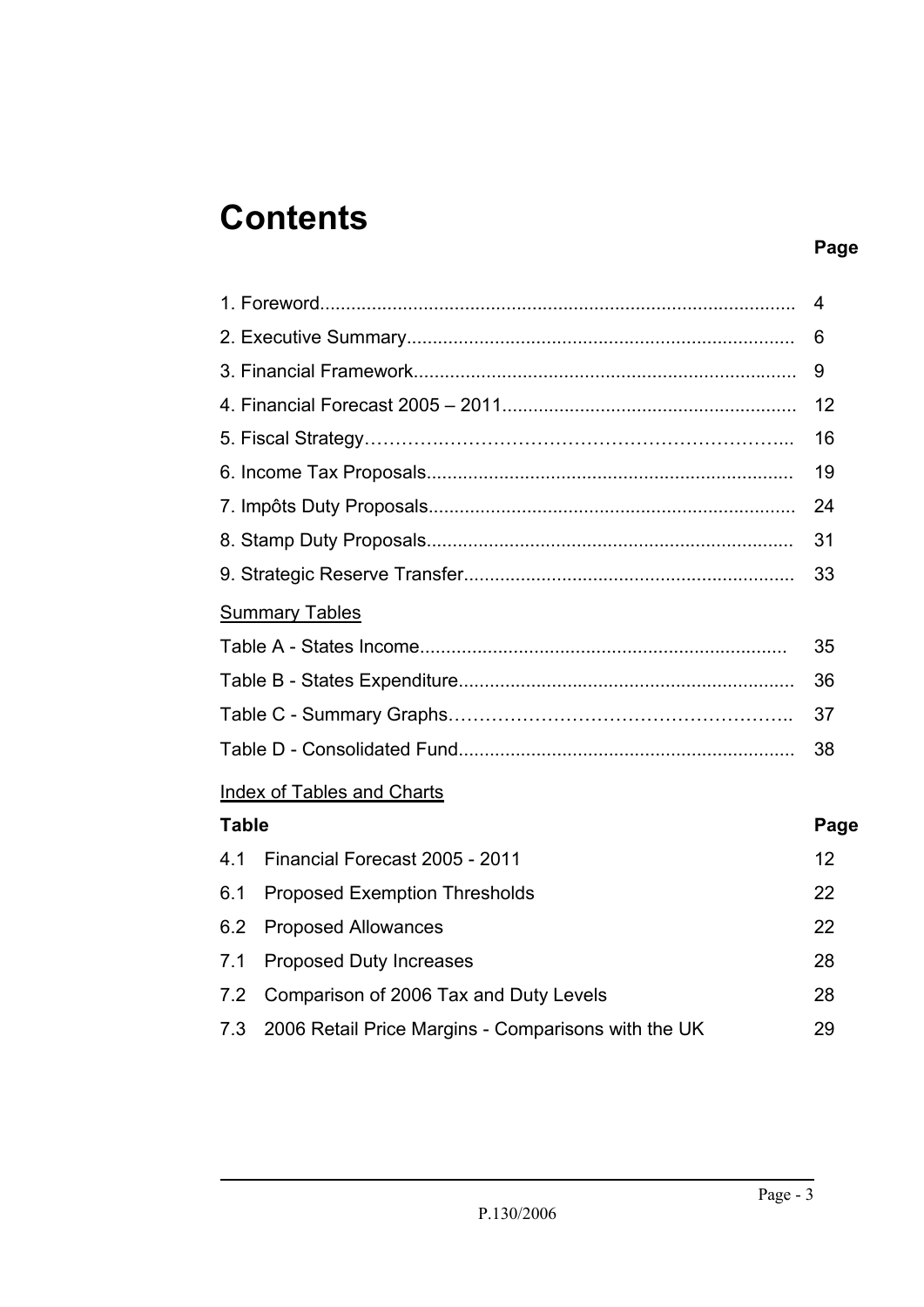# **1. FOREWORD**

### **MINISTER OF TREASURY AND RESOURCES**



I am pleased to present my first Budget as Minister for Treasury and Resources which is also the first Budget Statement produced in accordance with the Public Finances (Jersey) Law 2005. The new procedures require that the Budget only considers measures for taxation and borrowing, and any proposals for transfers to or from the Strategic Reserve. All decisions on expenditure allocations were taken in the Annual Business Plan debate in September, and it remains for me to take account of those decisions and the revised financial forecasts when presenting the tax and funding proposals in this Budget.

In addition I am required to present to the States, alongside the Budget Statement, the required taxation drafts in the form of the draft Finance Law 200- and the draft Income Tax (Amendment No. 26) (Jersey) Law 200- to give effect to the new tax and duty measures and changes that are being proposed.

This Budget includes a further phase in the implementation of the Fiscal Strategy with the confirmation of the proposals to withdraw tax allowances from higher earners (20% Means 20%), together with the associated amendments to the Income Tax Law. I am pleased to say that the Budget also includes proposals to transfer £10 million to the Strategic Reserve, the first transfer for five years, and the Budget also includes draft proposals for a new fiscal framework. This new framework includes proposals for a Stabilisation Fund, as agreed in the States Strategic Plan, and I am presenting a separate proposition alongside the Budget Statement which will enable this Fund to be established. The initial funding is coming from a transfer of £32 million surplus funds in the Dwelling House Loans Fund.

The Strategic Plan has determined our vision and direction. We have taken the first steps in determining how that vision will be delivered by agreeing the objectives for 2007 and the associated allocation of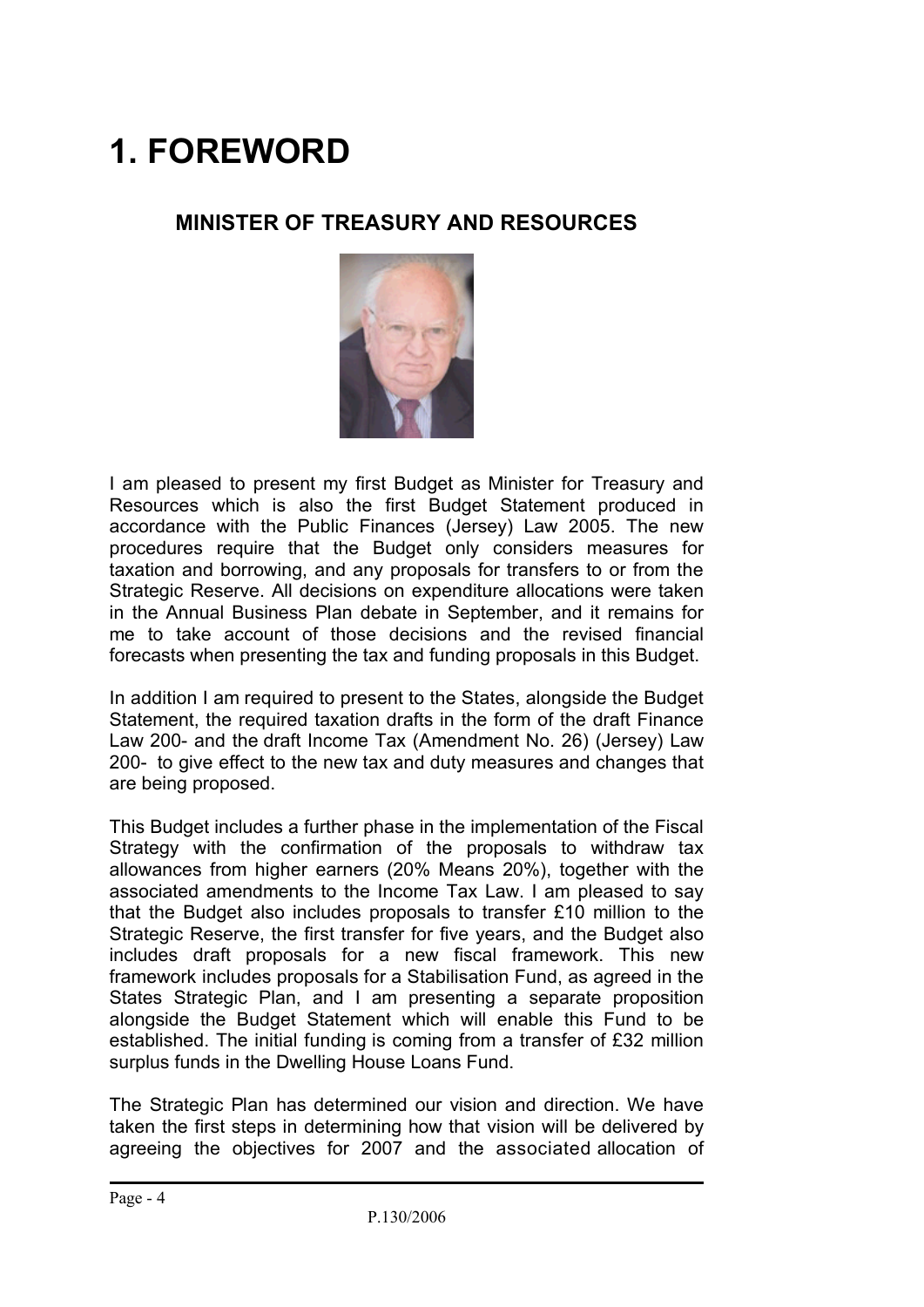expenditure in the Annual Business Plan. The States now needs to consider the taxation measures in this Budget which are necessary if there is to be sufficient funding for 2007. These decisions are likely to become more challenging in the next few years, but the States must deliver the measures identified and agreed in the Fiscal Strategy in accordance with the timetable if we are to continue to deliver a balanced and sustainable financial position.

In conclusion I should like to record my appreciation for the support of the Council of Ministers in bringing together the Strategic Plan, the Annual Business Plan and now this Budget in a corporate and responsible manner and within the constraints of the agreed financial framework. I should also like to thank the Comptroller of Income Tax, the Director of Customs and Excise, the Economic Adviser, the Law Draftsman and a small but dedicated team of officers working under the aegis of the Treasurer of the States, without whom this Budget Statement could not have been produced so timely and so effectively.

 $\frac{1}{\sqrt{2}}$ 

**Senator Terry Le Sueur Minister for Treasury and Resources October 2006**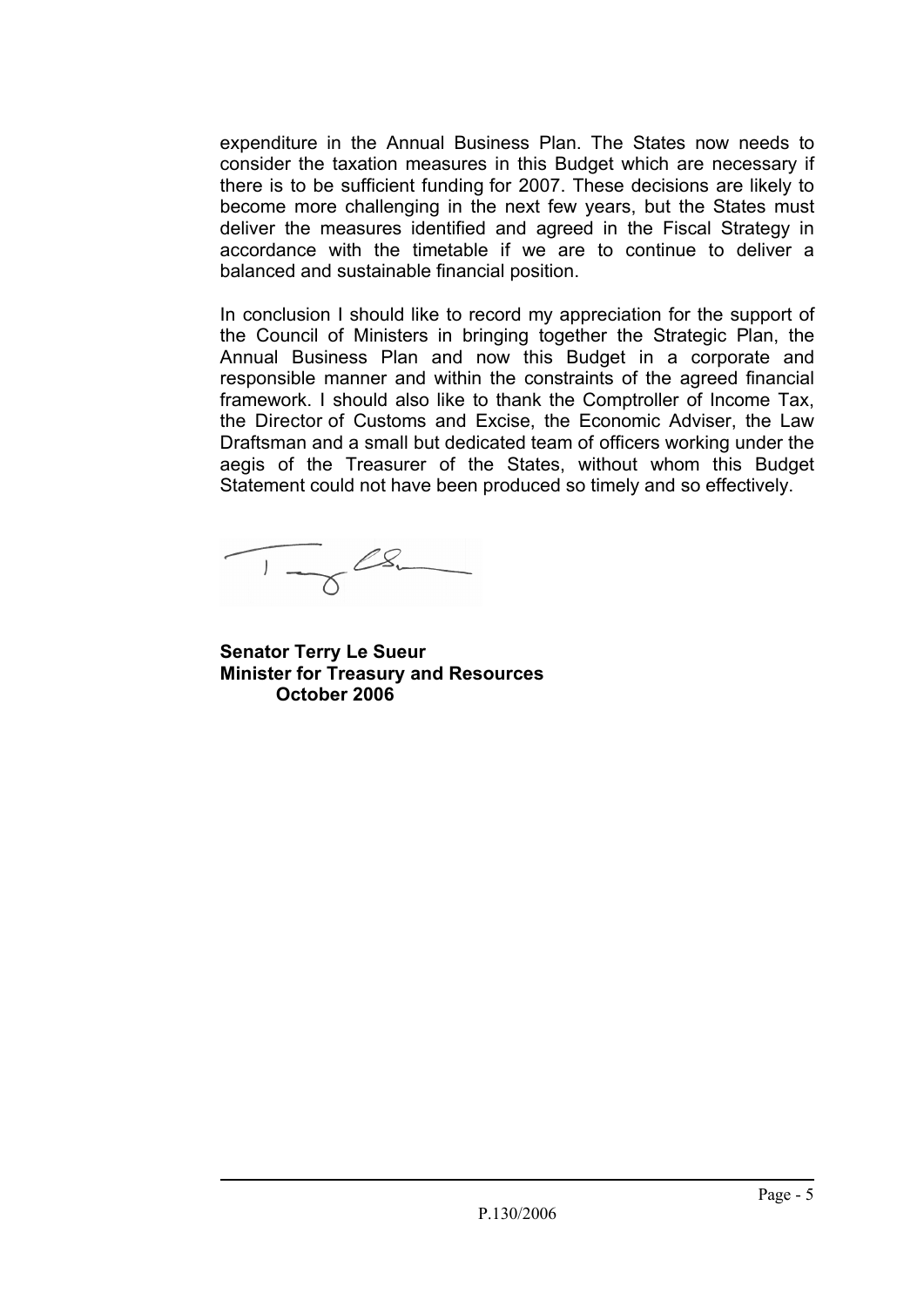# **2. EXECUTIVE SUMMARY**

Key features of the 2007 Budget are as follows:

#### **Financial Forecasts**

- There are no significant changes in the forward forecasts since the draft Annual Business Plan was presented to the States in July;
- The forecasts of income tax revenues have marginally improved following the completion of the current tax assessments;
- In 2006, two items of exceptional income have been received representing special payments from the JEC and Jersey Telecom; and
- The forecasts show that the States will achieve balanced budgets over the five-year planning cycle provided that the Fiscal Strategy measures are implemented in accordance with the agreed timetable.

#### **Income Tax Proposals**

The Minister's income tax proposals in the 2007 Budget are:

- In accordance with the States decision in July 2006, the agreed proposals to withdraw tax allowances for high earners (20% Means 20%) are brought forward together with the necessary amendments to the Income Tax Law in respect of:
	- $\circ$  The phased withdrawal of allowances over a five-year period beginning with year of assessment 2007 through to 2011;
	- $\circ$  An increase in exemption thresholds of 2.5% p.a. for three years beginning with year of assessment 2007.
- Tax exemptions and allowances are frozen for year of assessment 2006.

In addition to these measures, the Minister will also pursue the following measures in 2007 in furtherance of the agreed Fiscal Strategy:

- Goods and Services Tax;
- The 0/10% corporate tax structure and related provisions, including ongoing debate with the UK / EU to ensure continuing co-operation with the EU Code of Conduct on Business Taxation; and
- High level options for environmental taxes.

#### **Impôts Duty Proposals**

The Minister's impôts duty proposals are to:

• Increase alcohol and tobacco duties at or above the level of inflation, which is in accordance with the Alcohol and Tobacco Strategies representing: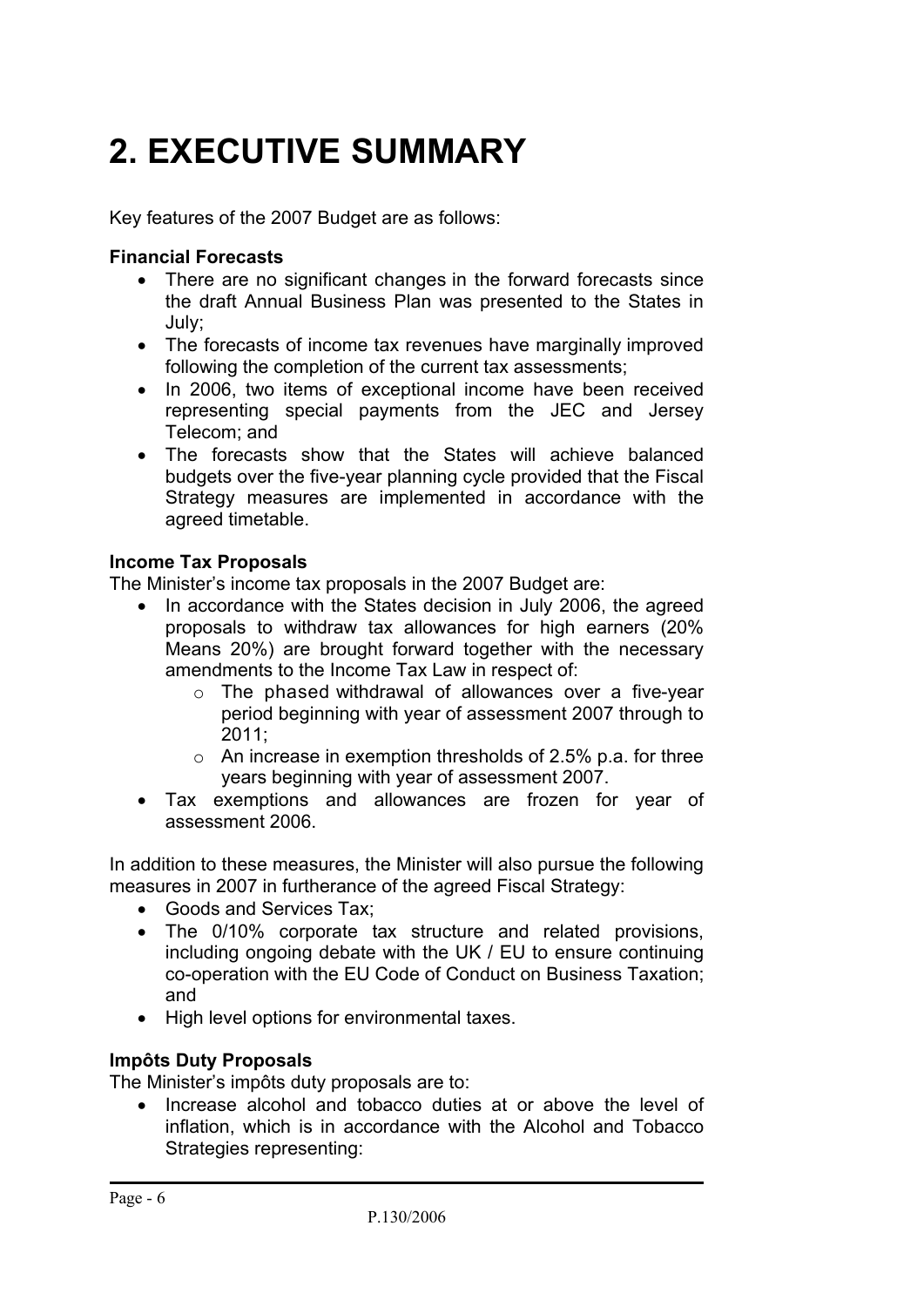- $\circ$  29 pence on a litre of spirits:
- $\circ$  3 pence on a bottle of wine:
- $\circ$  1 penny on a pint of ordinary beer; and
- o 13 pence on a packet of 20 cigarettes.
- Increase to 50% the rebate of duty for small breweries, to encourage local producers;
- In respect of Fuel Duty and Vehicle Registration Duty:
	- $\circ$  Increase duty on all road fuel by just over 1 penny a litre; and
	- $\circ$  Maintain the underlying rates of Vehicle Registration Duty.

#### **Stamp Duty Proposals**

The Minister's main proposals for stamp duty are:

- To maintain the existing stamp duty rates on property purchases;
- To introduce further anti-avoidance measures in respect of:
	- $\circ$  First-time buver entitlement:
	- $\circ$  Clarification of "net value" in relation to property; and
	- o Provisions for re-financing existing borrowing.
- To introduce provisions for fees required for Planning Appeals.

In addition to these measures the Minister will also progress the project to look at a tax or stamp duty on share transfer property transactions. The objective is that proposals will be produced in advance of next year's budget.

#### **Strategic Reserve Transfer**

The Minister is proposing a transfer of £10 million from the Consolidated Fund to the Strategic Reserve in 2007.

#### **Consolidated Fund**

The balance on the Consolidated Fund is estimated to be £32 million at the end of 2007, after allowing for the proposed transfer to the Strategic Reserve.

The balance in future years is forecast to increase based on the timely introduction of a Goods and Services Tax ahead of the move to the 0/10% corporate tax structure.

#### **Financial and Manpower Implications**

The proposals within the Budget Statement 2007 will be implemented without any increase to current manpower levels.

The financial implications of the budget proposals are summarised in the financial forecast at Table 4.1 and in detail are as follows:

- Income Tax
	- $\circ$  Freezing of exemptions and allowances for 2006 is estimated to generate additional tax revenues of about £3 million in 2007;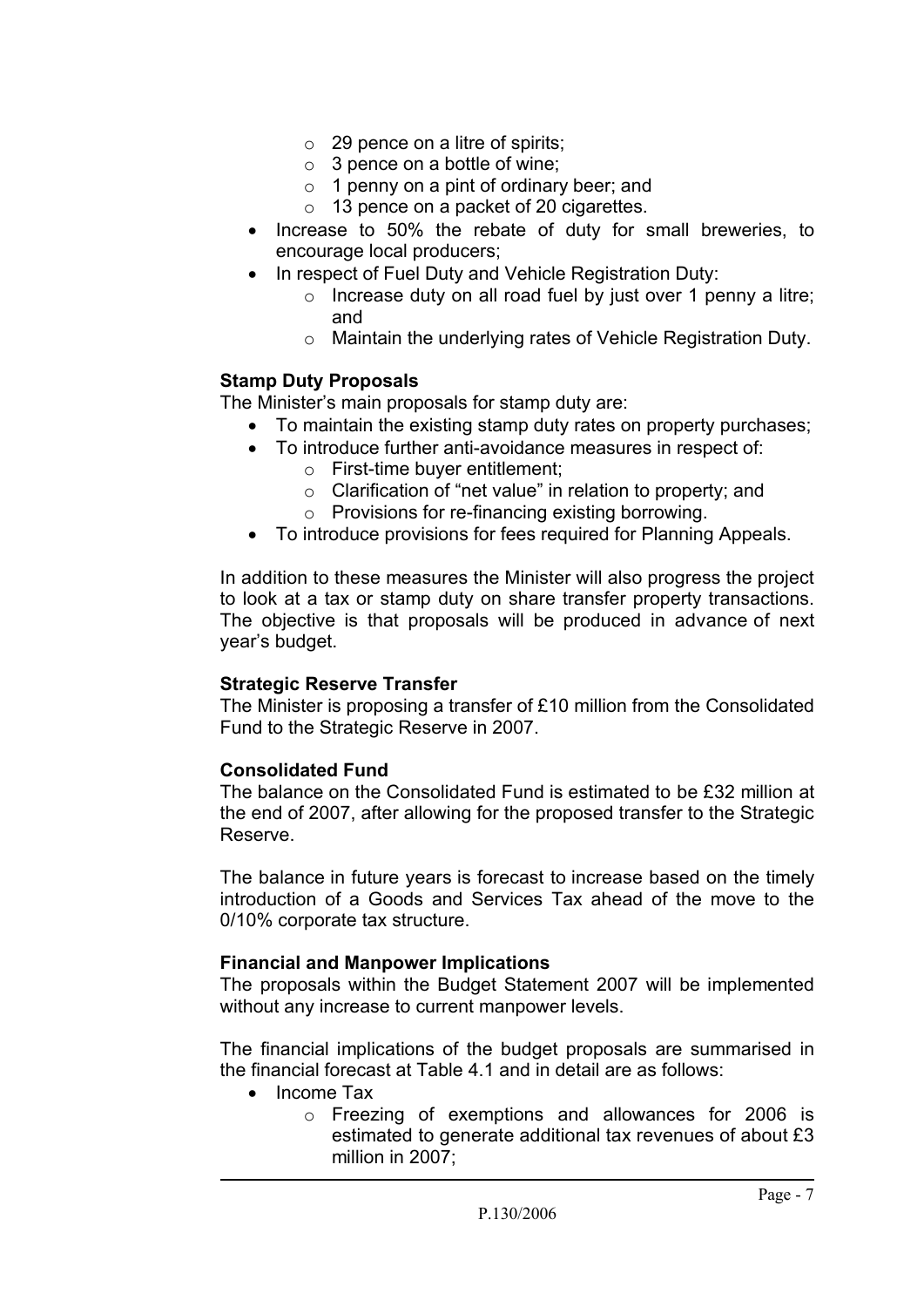- $\circ$  The 20% Means 20% proposal is estimated to generate additional tax revenues of £10 million p.a. by 2012. This effect will be phased in affecting tax revenues from 2008 to 2012.
- Impôts Duty
	- $\circ$  The effect of the proposals to increase impôts duties is to generate additional States income in 2007 of an estimated £1.6 million. This estimate is net of the proposal to increase the rebate for small breweries to 50% of duty rates in 2007.
- Stamp Duty
	- o There are no financial implications forecast as a result of this year's proposals for stamp duty.
- Strategic Reserve
	- $\circ$  The proposed transfer of £10 million to the Strategic Reserve would reduce the estimated balance on the Consolidated Fund at the end of 2007 by that amount.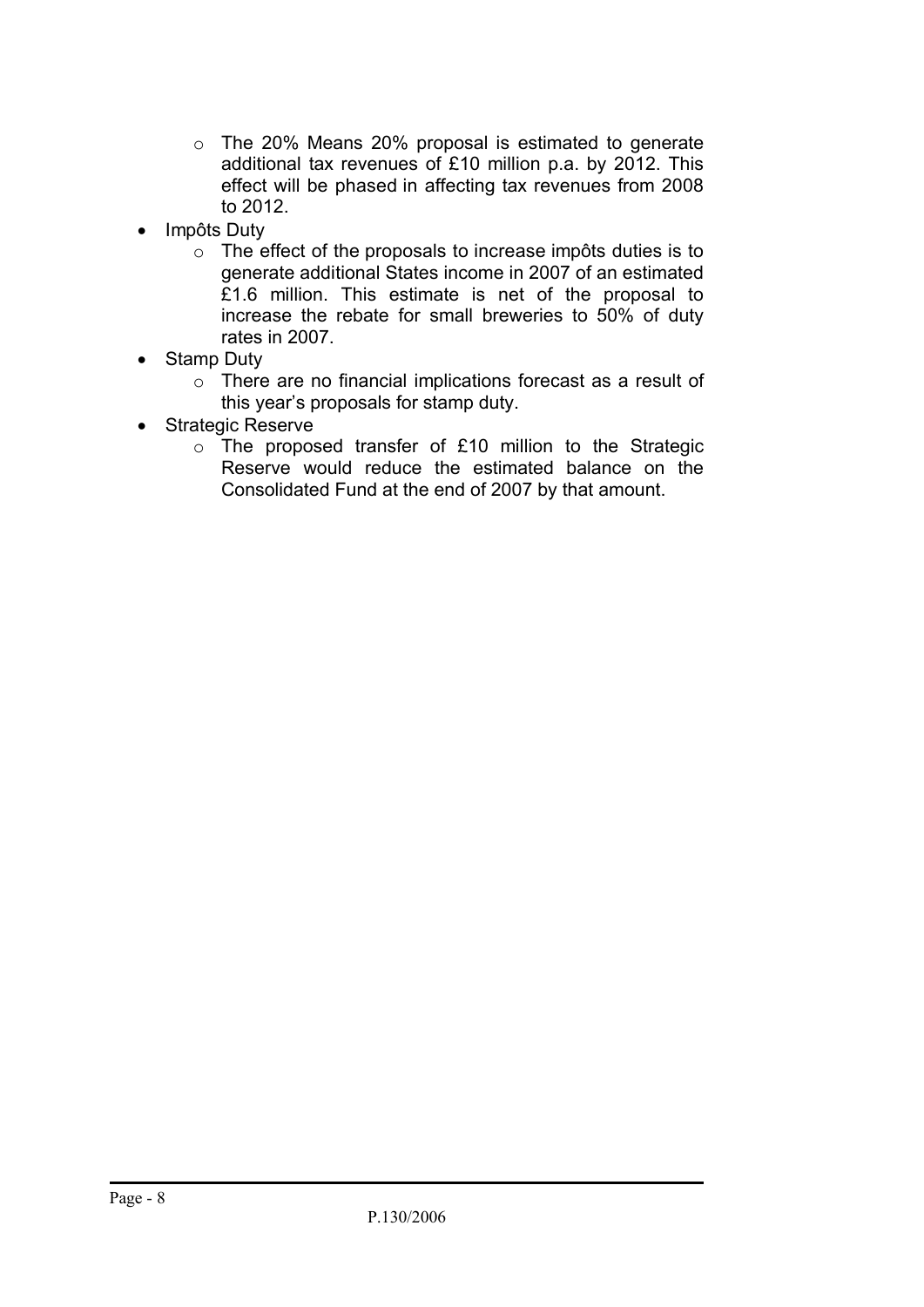### **3. FINANCIAL FRAMEWORK**

In accordance with the Public Finances (Jersey) Law 2005, the draft Budget Statement proposes the tax and borrowing proposals for 2007 with all the States expenditure allocations having been agreed in the Annual Business Plan debate in September. This is the first year under the new finance law whereby separate decisions will be taken, at different times, on expenditure and funding.

The latest forecasts show that the States finances remain in a healthy position and the improvement in the 2005 outturn, returning a surplus of £3 million, was a welcome contribution to balances. Similarly, the exceptional income from special dividends has significantly improved the outlook for 2006. The Strategic Plan, and Annual Business Plan approved earlier this year, outlined the financial framework for the next five years, which showed that forecast budgets were broadly balanced over the five-year planning cycle and, with the current balances on the States Consolidated Fund, its "current account", the financial position was sustainable until 2011.

The five-year forecasts contained in Table 4.1 of this document show that the financial position has marginally improved in the presentation produced for this Budget.

This relatively healthy outlook in the short-term must not lead to complacency and the focus of the States must be to maintain the financial policies which have served it well over the last few years; low inflation, balanced budgets, improvements in efficiency and sustainable growth in priority areas of public spending. These policies are part of the framework within the Fiscal Strategy which, together with the timely introduction of new tax measures, must be pursued to substantially mitigate the impact of the move to 0/10%. All our forecasts are based on a presumption that this will happen and that the underlying policies will be maintained.

This Budget Statement refers to initial proposals for a draft new fiscal framework, arising out of the Economic Growth Plan, the States' decision to create a Stabilisation Fund and a commitment to review the Anti-Inflation Strategy. These proposals are brought alongside the Budget Statement as part of a report and proposition to establish a Stabilisation Fund and a new policy for the Strategic Reserve.

The proposals are to introduce a new fiscal framework that can help contain inflation, improve economic stability and create the conditions for sustainable economic growth in the Island. This requires setting fiscal policy relative to the prevailing economic conditions, ensuring that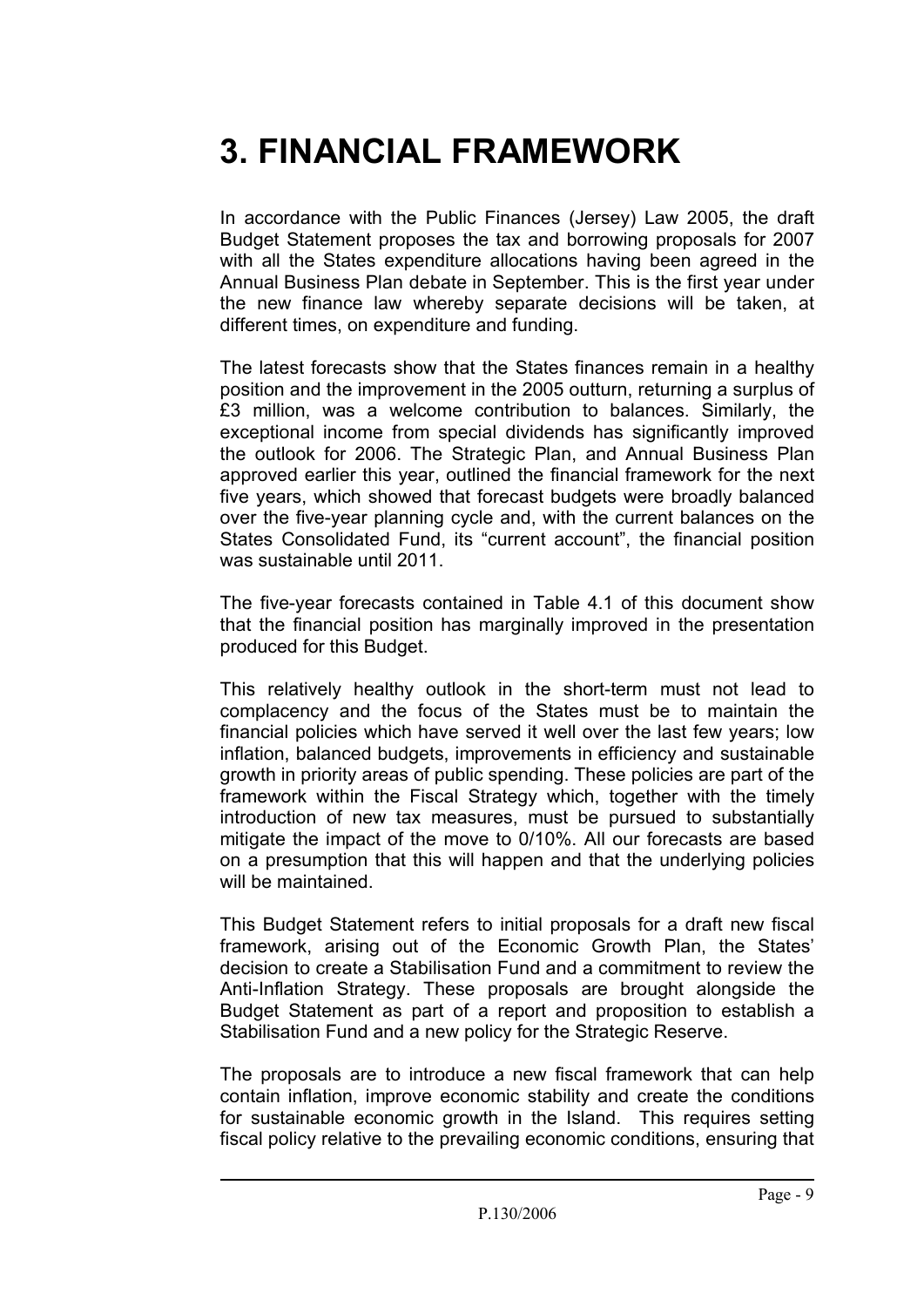it is countercyclical. The recommendation is that the Stabilisation Fund be used to achieve these objectives and that its use be guided by an independent Fiscal Policy Panel. An annual report will be published by the Fiscal Policy Panel outlining the current state and future trends in the Island's economy. The report would also include recommendations, based on the economic appraisal, as to the scale and nature of any appropriate transfers to and from the Stabilisation Fund.

The proposed fiscal framework will complement the existing financial framework by providing an expert global and independent perspective to the Island's finances.

The financial framework from the Business Plan includes investment in economic growth and priority services of health, welfare and social benefits. There has been some criticism of the reinvestment or reallocation of efficiency savings to these priority services. But in fact this has already been approved as part of the resource allocation in previous business plans. Furthermore, unless there is a view that we can cut a swathe through our existing services then the only way of achieving real growth in the priority services is by reprioritising these savings. What is important is that this investment is sustainable and the latest forecasts, at Table 4.1, continue to show a balanced financial position over the five year planning period.

Beyond the period of the Strategic Plan, and even beyond 2009, the forecasts can only be indicative. These forecasts will be reviewed at least annually, as part of the annual business planning process, and the underlying assumptions checked and verified. If at these reviews there arises the possibility of deficits in the future years then appropriate measures will have to be considered. The Council of Ministers believes it has presented a fairly cautious resource forecast. The Council also believes it is possible that financial performance may exceed the estimates and has committed itself to reviewing the financial position, at least annually, to ensure that by the end of the period of the Strategic Plan there is no likelihood of a structural deficit.

There is much that can and is being done to contribute to further improvement in States finances in the meantime. It is particularly important that the States keeps its spending within the current financial framework and a number of initiatives and processes will drive the necessary constraint and discipline.

A new framework of financial and performance reporting and monitoring is being established. This starts with the premise of rolling three-year financial allocations for departments and the fact that the new Public Finances (Jersey) Law 2005 makes no provision for a General Reserve contingency. This will improve financial discipline and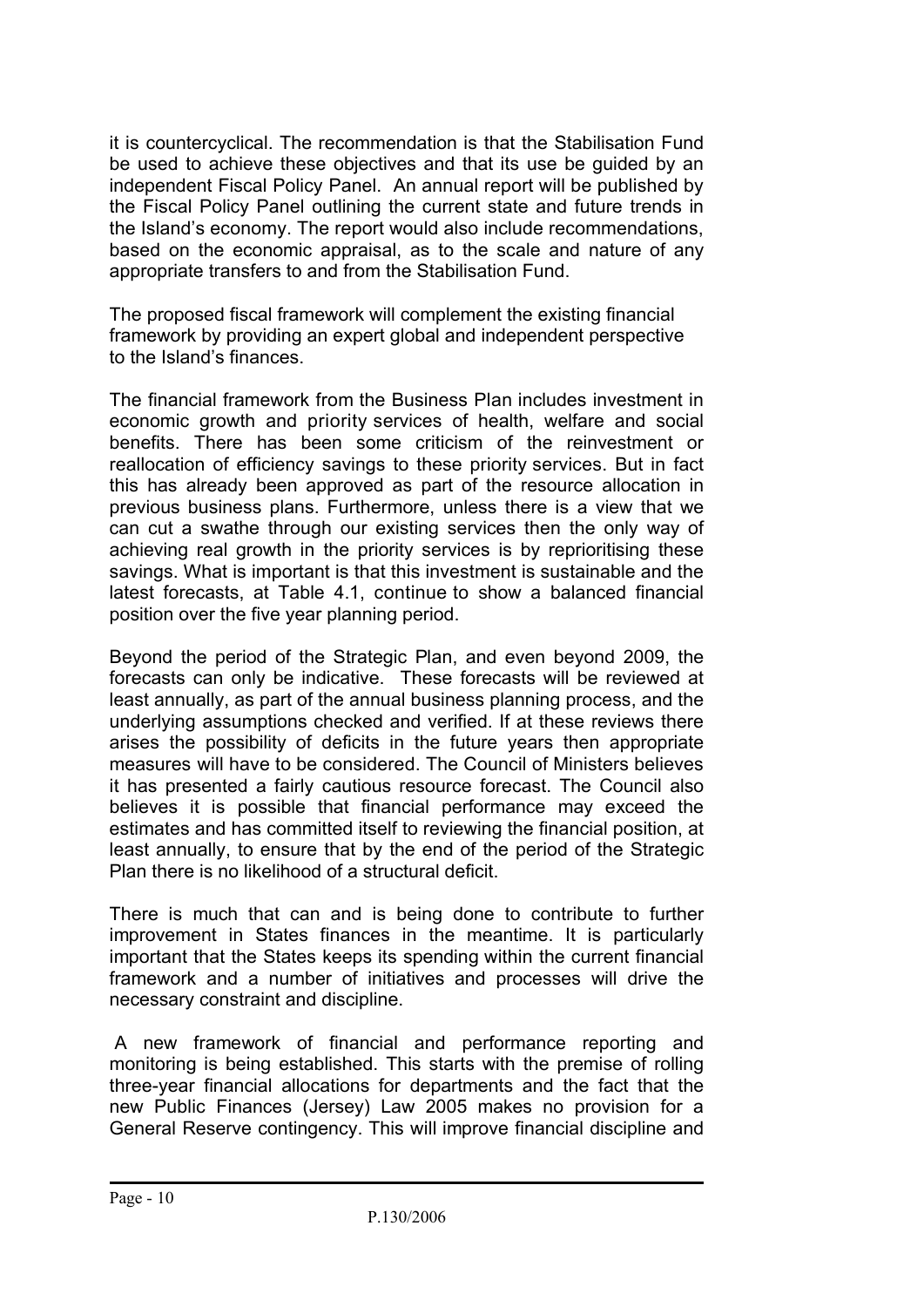require departments to plan ahead and work within their financial allocations.

There will be an annual business planning process informed by quarterly reporting to the Council of Ministers. This will identify emerging pressures, prioritise these and, if necessary, determine a reallocation of resources between departments as appropriate. If one-off pressures are identified during the year, then these should first be addressed within each department, but ultimately the Council could consider these pressures as part of the priorities to which to allocate any funds available from the year end carry forward process.

The financial and performance reporting and monitoring can also inform resource allocation. Using performance measures, it should be possible to identify the impact in performance terms of the prioritisation of resources. These outcomes should result in a more effective allocation of resources as part of future processes.

The business planning process must incorporate the capital and legislation programmes and require departments to consider more carefully the revenue and manpower resource implications of their bids. Where these implications are identified then they can form part of the resource prioritisation process, but where departments fail to identify them, that department must expect to meet the requirement from existing allocations. The recent Strategic Plan review specifically required any resource implications of new initiatives to be identified such that they could be included in the proposed financial framework.

The final phase of integrating strategic and business planning with resource allocation is to be able to reflect the full financial implications of specific objectives. This would be achieved in stages, gradually bringing financial allocations more in line with objectives over a period of time. Ultimately, this would require a move to resource accounting; changes to the current accounting and budgeting structures, as well as changes to the financial system.

In summary, the financial framework aims to provide sustainable public services through tight controls on States spending, improved public sector efficiency leading to balanced budgets and contributing to low inflation. The development of the new fiscal framework will also contribute to containing inflation and improved economic stability. Alongside this framework it is essential that the measures approved in the Fiscal Strategy are implemented in accordance with the current timetable.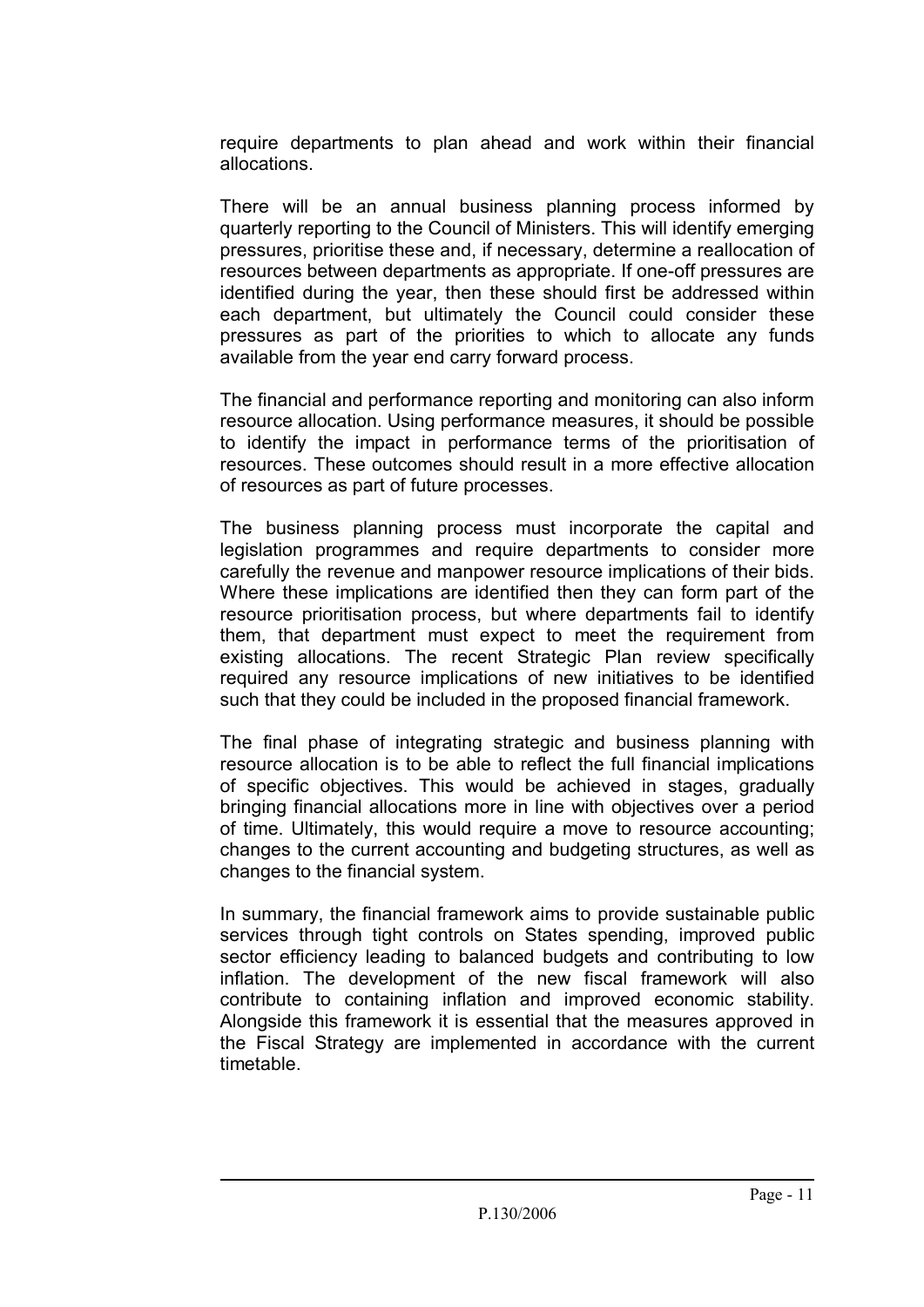# **4. FINANCIAL FORECAST 2005 - 2011**

**Table 4.1 Revised Financial Forecast (October 2006)**

| <b>Actual</b> | Probable                          | <b>Estimates</b>                           |      |      |      |                         |              |
|---------------|-----------------------------------|--------------------------------------------|------|------|------|-------------------------|--------------|
| 2005          | 2006                              |                                            | 2007 | 2008 | 2009 | 2010                    | 2011         |
| £m            | £m                                |                                            | £m   | £m   | £m   | £m                      | £m           |
|               |                                   | <b>States Income</b>                       |      |      |      |                         |              |
| 377           | 390                               | Income Tax                                 | 410  | 425  | 440  | 455                     | 470          |
| 50            | 50                                | Impôts Duty                                | 50   | 49   | 49   | 49                      | 49           |
| 19            | 19                                | Stamp Duty                                 | 19   | 20   | 20   | 21                      | 22           |
| 23            | 35                                | Other Income                               | 24   | 24   | 24   | 24                      | 24           |
|               | 9<br><b>Island Rate</b>           |                                            | 10   | 10   | 10   | 10                      | 11           |
| 469           | 503<br><b>Total States Income</b> |                                            | 513  | 528  | 543  | 559                     | 576          |
|               |                                   | <b>States Expenditure</b>                  |      |      |      |                         |              |
| 423           | 449                               | Net Revenue Expenditure                    | 474  | 492  | 507  | 518                     | 532          |
| 43            | 39                                | Net Capital Expenditure Allocation         | 42   | 40   | 38   | 41                      | 38           |
| 466           | 488                               | <b>Total States Net Expenditure</b>        | 516  | 532  | 545  | 559                     | 570          |
| 3             |                                   | 15 Forecast Surplus/(Deficit) for the year | (3)  | (4)  | (2)  | $\overline{\mathbf{0}}$ | 6            |
|               |                                   | Fiscal Measures to be approved:            |      |      |      |                         |              |
|               |                                   | 0/10% Corporate Tax Structure              |      | (3)  | (3)  | (70)                    | (75)         |
|               |                                   | Goods and Services Tax                     |      | 45   | 45   | 45                      | 45           |
|               |                                   | Tax/Stamp Duty on Share Transfer           |      | 1    | 1    | $\mathbf{1}$            | $\mathbf{1}$ |
| 3             | 15                                | <b>Revised Forecast Surplus/(Deficit)</b>  | (3)  | 39   | 41   | (24)                    | (23)         |
|               |                                   | Transfer to Strategic Reserve              | (10) |      |      |                         |              |
| 29            | 44                                | <b>Estimated Consolidated Fund balance</b> | 32   | 71   | 112  | 88                      | 65           |

#### **Notes:**

*There are a number of assumptions behind the Financial Forecast in Table 4.1. These are:* 

*Income Tax* 

- *2006 tax revenues are now based on the latest tax assessments and 2007 revenues are based on specific assumptions for the increase in taxable profits, earned and unearned income, but for the forecast years a general assumption of 2.5% increase in base income tax revenues is presumed.*
- *The impact of the change to a corporate structure 0/10% has been reassessed within the range £80 million to £100 million between 2008 and 2013, and the midpoint of this range is included in the below the line adjustments.*
- *Impôts Duty*
- The forecasts reflect the predicted trends in consumption, which include a drop off for some goods, but also include an assumption that there would be annual *increases in duty at a level equivalent to the Island RPI. In September the annual increase was 3.6%.*
- *The forecasts and annual duty proposals reflect the currently agreed Alcohol and Tobacco Strategies.*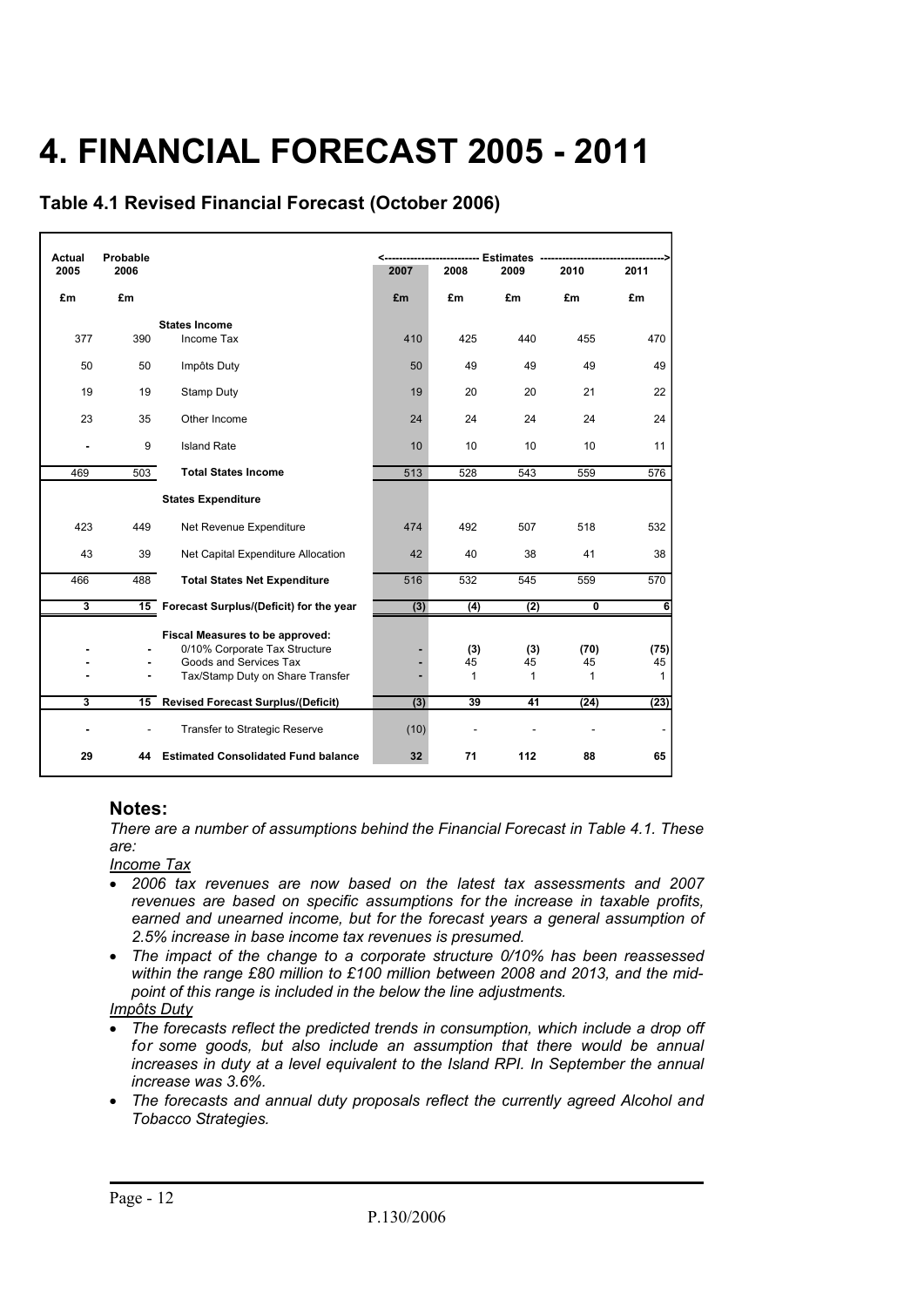#### *Stamp Duty*

- *The forecasts assume that house prices in particular will continue to increase in future years at approximately 2.5% and that house sales will remain at current volumes.*
- *It has been assumed that proposals for a new tax or duty on share transfer property transactions will be introduced by next year's Budget, potentially adding a further £1 million to forecasts.*

#### *Other Income*

- *Within the forecasts are components of other income that may both increase and decrease so a cautious appraisal has been made.*
- *Any exceptional income, such as the £11 million which has been received from the JEC and Jersey Telecom in 2006, would normally be expected to be transferred to the Strategic Reserve or new Stabilisation Fund.*

#### *Island Rate*

 *The Island Rate will increase annually according to the Island RPI (March) as prescribed in the Rates Law.* 

#### *Total States Net Expenditure*

 *The forecasts for total States net expenditure represent the expenditure allocation increases agreed in the Annual Business Plan debate in September.* 

#### *Forecast Surplus/(Deficit)*

 *The forecasts show the annual financial position based on the fiscal measures currently approved and rely on a number of significant assumptions described above.* 

#### *Fiscal Measures still to be approved*

 *The forecasts assume the tax measures approved in principle by the States in the Fiscal Strategy will be implemented in accordance with the agreed timescales and budget yields. As these figures are indicative then no adjustments are included for indexation.* 

#### *Revised Forecast Surplus/(Deficit)*

 *The figures can only be forecasts and are as accurate as the assumptions they are based on. Beyond 2007 the forecasts, in particular of States revenues, can only be considered to be indicative.* 

#### *Strategic Reserve*

 *A transfer of £10 million is proposed in 2007 to take funds from the Consolidated Fund to the Strategic Reserve. Proposals are included in this Budget, and the accompanying proposition for the establishment of a Stabilisation Fund, that recommend the adoption of a new Fiscal Framework through which transfers to and from these various funds will be informed by an annual economic report by an independent Fiscal Policy Panel.* 

#### *Stabilisation Fund*

 *Proposals are brought alongside this Budget for the establishment of a Stabilisation Fund, initially set up from the £32 million identified as available from the Dwelling House Loans Fund.* 

*Estimated Consolidated Fund Balance* 

 *The Public Finances (Jersey) Law 2005 requires the balance on the Consolidated Fund at the end of 2007 to be estimated, reflecting the effect of the tax and funding proposals in this Budget, and those expenditure allocations agreed in the Annual Business Plan in September.*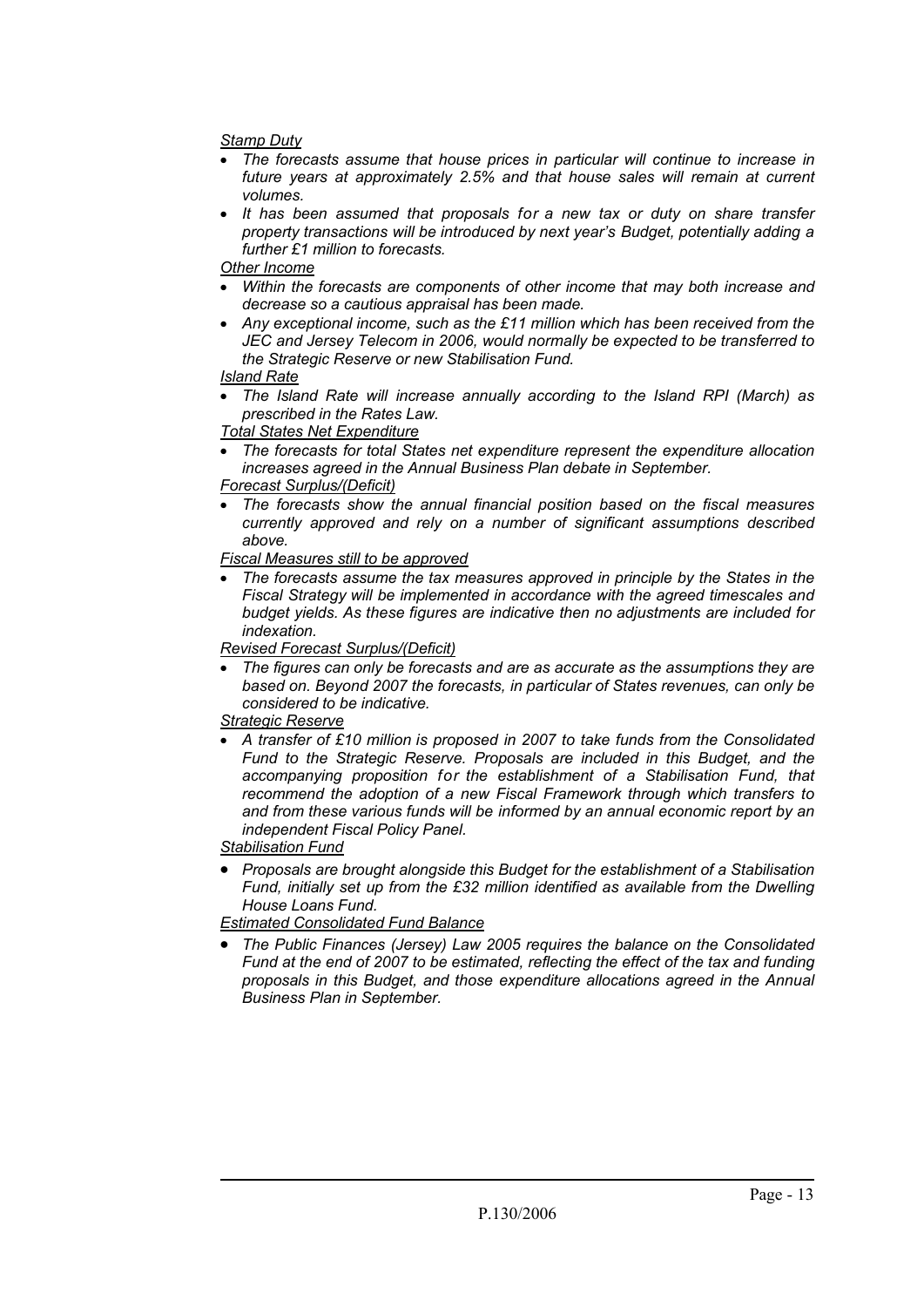### **FINANCIAL FORECAST 2005 - 2011**

#### **Background**

The financial forecasts are typically prepared three times a year and in 2006 have been revised at appropriate points to inform the preparation of key States documents.

#### **Budget Statement 2007**

The forecasts in the 2006 Budget, as amended, showed deficits in each year from 2005 to 2010. The latest forecasts show an improvement on those figures, which have been affected by movements in the year as reported in the Financial Report and Accounts 2005, draft States Strategic Plan and the draft Annual Business Plan.

The principal changes during the year result from:

- Council of Ministers' proposals for sustainable increases in expenditure in respect of new strategic initiatives from the review of the Strategic Plan, costs of fiscal changes and emerging funding pressures;
- For the first time, the inclusion of the expected revenues from the remaining fiscal strategy measures of GST and 20% Means 20% proposals, starting in 2008; and
- The improvement in the final 2005 financial position compared to that forecast at the 2006 Budget, and the associated improvement in the forward forecasts. Primarily this improvement was in respect of additional revenues from impôts duty and stamp duty.

Since the forecasts published in the draft Annual Business Plan in July the forecasts have been revised and adjustments made in respect of:

- The expenditure allocations agreed in the Annual Business Plan:
- Inclusion of the exceptional income of £11 million now expected from the special payments from JEC and Jersey Telecom in 2006;
- Improvements to the forecast revenues for income tax and impôts duties;
- A change in the profile of the additional tax revenues as a result of the changes to 20% Means 20% proposals to include increases in exemption thresholds for 2007 to 2009; and
- The inclusion of the proposed transfer from the Consolidated Fund to the Strategic Reserve of £10 million in 2007.

#### **Summary**

The overall effect of the changes since the draft Annual Business Plan is for an improved financial position in each of the years through to 2009. The change in the profile of the additional revenue from 20%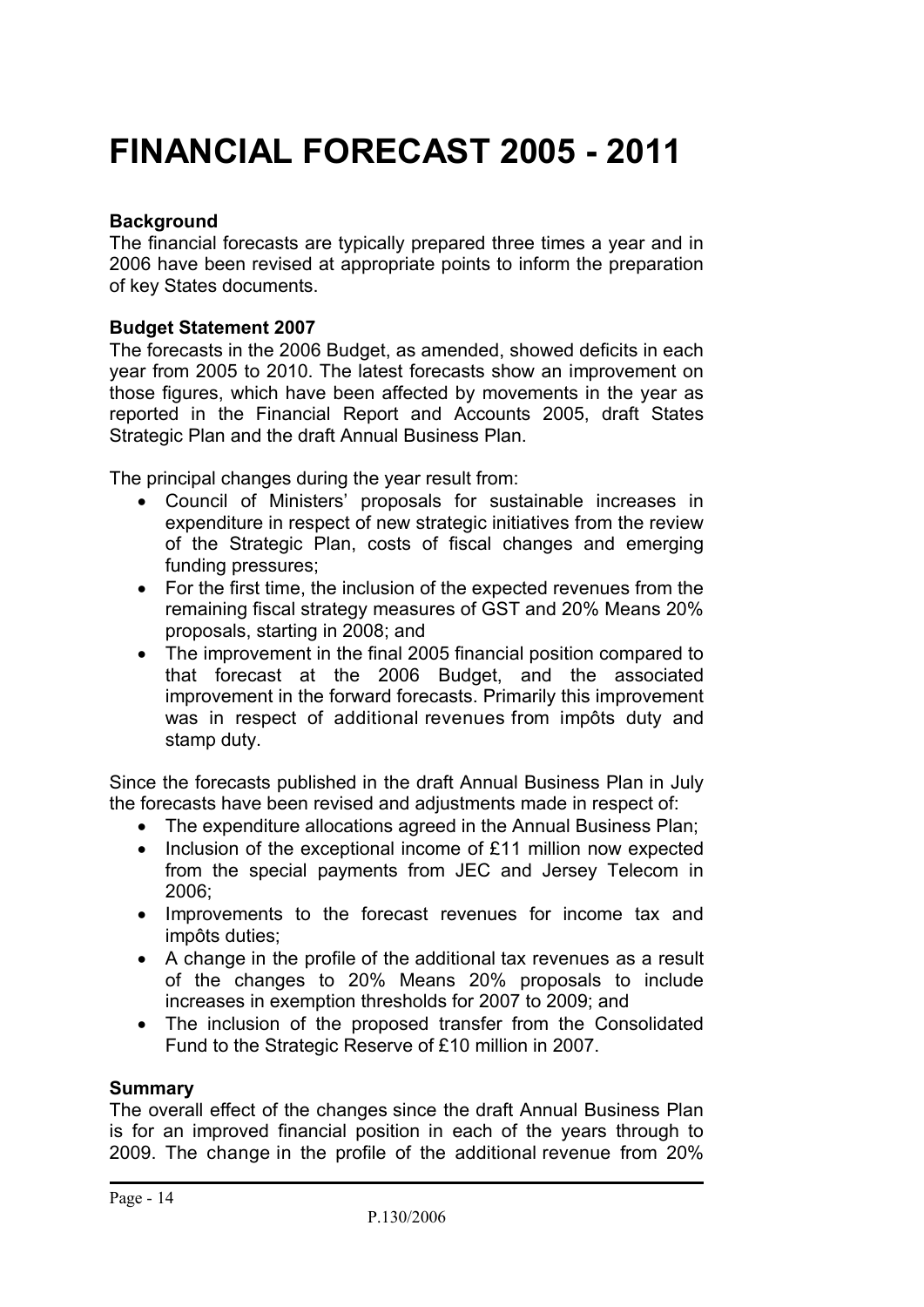Means 20% offsets this improvement in 2010 and 2011, leaving the financial position in these years relatively unchanged.

The forecast financial position over the five-year planning period remains balanced and sustainable in accordance with the strategic objective and financial framework. However, the forecast beyond 2009 must be considered as indicative due to the assumptions made in respect of the significant fiscal changes.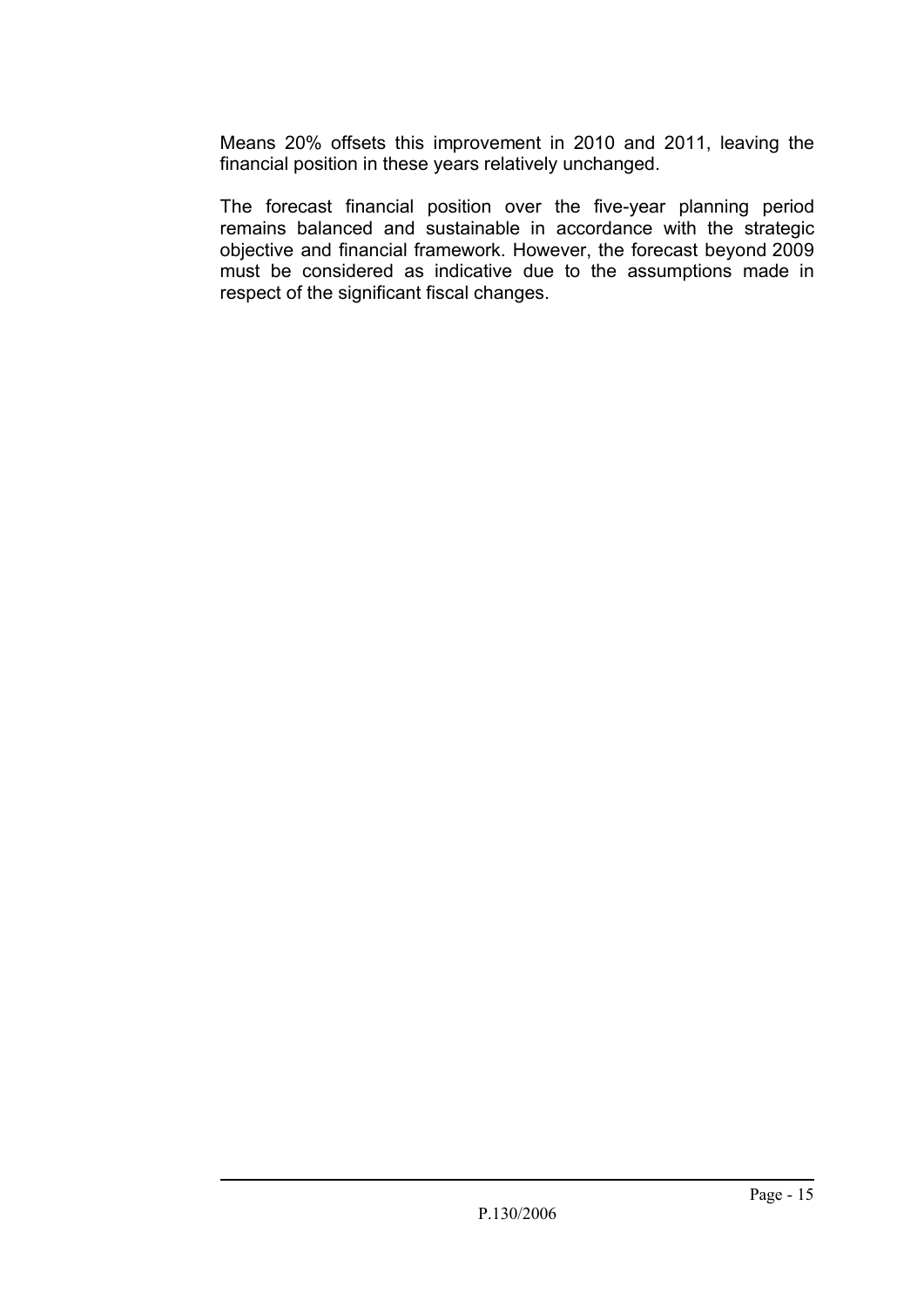# **5. FISCAL STRATEGY**

#### **Background**

The States is in the course of implementing the Fiscal Strategy and some of the proposals are already in place in relation to an Economic Growth Plan, Income Tax Instalment Scheme and a financial framework for balanced budgets over the five-year planning cycle.

The Minister is proposing the next phase of the strategy in terms of the 20% Means 20% proposals in this budget and these are outlined at Section 6. The Minister for Social Security will be bringing forward the proposals for the required Income Support Scheme for implementation in 2007 ahead of the proposed Goods and Services Tax. The status of the remaining components of the strategy is outlined in the following section.

#### **0/10% Corporate Tax Structure**

Due to competitive and international pressures, in order to maintain a prosperous and competitive economy, the States agreed in July 2004 (P106/2004) to move to a 0/10% corporate tax structure by 2009. Extensive research on the detailed design of the 0/10% tax model has been undertaken and proposals for a reformed corporate tax structure were published at the beginning of May 2006. Consultation on these 0/10% proposals concluded at the end of July 2006.

The responses to this consultation exercise have been carefully considered and final proposals for the 0/10% corporate tax structure were presented to the States as an RC during October. Law drafting is currently being finalised and will be presented to the States for approval early in the New Year.

As international obligations separate from the Fiscal Strategy, ongoing work in respect of the EU Savings Directive and OECD Tax Information Exchange Agreements will continue to be progressed.

#### **Goods and Services Tax (GST)**

In order to help fill the revenue deficit arising from the move to 0/10% and for the Island to become somewhat less reliant on direct taxation, the States agreed in July 2005 (P44/2005) to introduce a 3% broadbased Goods and Services Tax (GST) in early 2008. The introduction of GST at 3% should raise up to £45 million in taxation revenue. However, this tax yield is based on the assumption that there are very few exclusions from the tax. If further exclusions are approved then the effect would be to raise the rate of tax above 3% in order to generate the same yield (£45 million) and significantly increase the costs of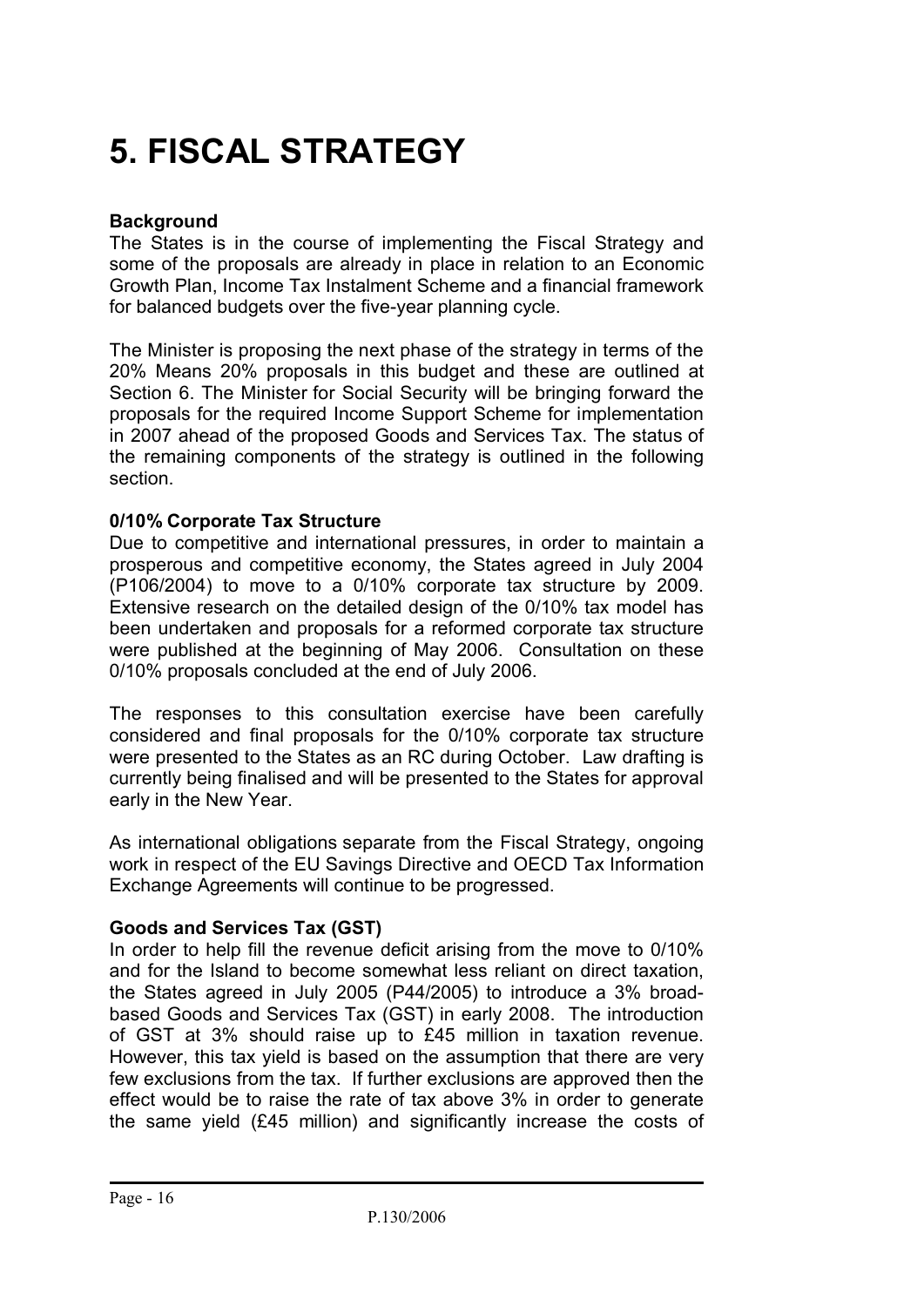compliance for businesses and administration for the two agencies involved (Income Tax and Customs).

A considerable amount of implementation work is currently taking place, led by the newly appointed Goods and Services Tax Director at the Income Tax Office in conjunction with internationally renowned Crown Agents, in planning for the introduction of GST. Consultation on the enabling legislation (law and regulations) has been undertaken, together with a parallel consultation exercise on how GST might work for the Financial Services industry to ensure that it will contribute some £5 million-£10 million to the GST yield, in addition to a continuing significant contribution in direct profit taxes at the 10% rate under the 0/10% system. Consultation on the GST legislation concluded at the end of August 2006 and it is intended that a draft Law should be lodged in November and debated in January 2007.

A proposition has recently been lodged to exclude certain items from the application of GST, including –

- Foodstuffs
- Children's clothing
- Education fees
- Books and newspapers
- Child care costs
- Medical services and products
- Life insurance policies
- Domestic fuel

At the time of publication the outcome of that debate is not known but if successful would result in the rate of tax on other taxable goods and services increasing from the proposed 3% to more like 4%.

Whilst the stated intention of the proposed exclusions is to help to protect the lower paid from the effects of GST, the Minister considers that a far better way of targeting assistance to the lower paid is to use the Income Support system.

The States agreed that prior to the introduction of GST a revised Income Support scheme would be introduced. Detailed work in this area has been undertaken, led by the Minister for Social Security, and the enabling legislation (P102/2006) for a revised Income Support scheme was debated and agreed by the States in early October 2006. The details of the scheme will now be worked up through the various regulations and orders in advance of implementation in 2007.

#### **Environmental Taxes**

Detailed research work, is also being undertaken on potentially appropriate environmental tax and related expenditure programmes and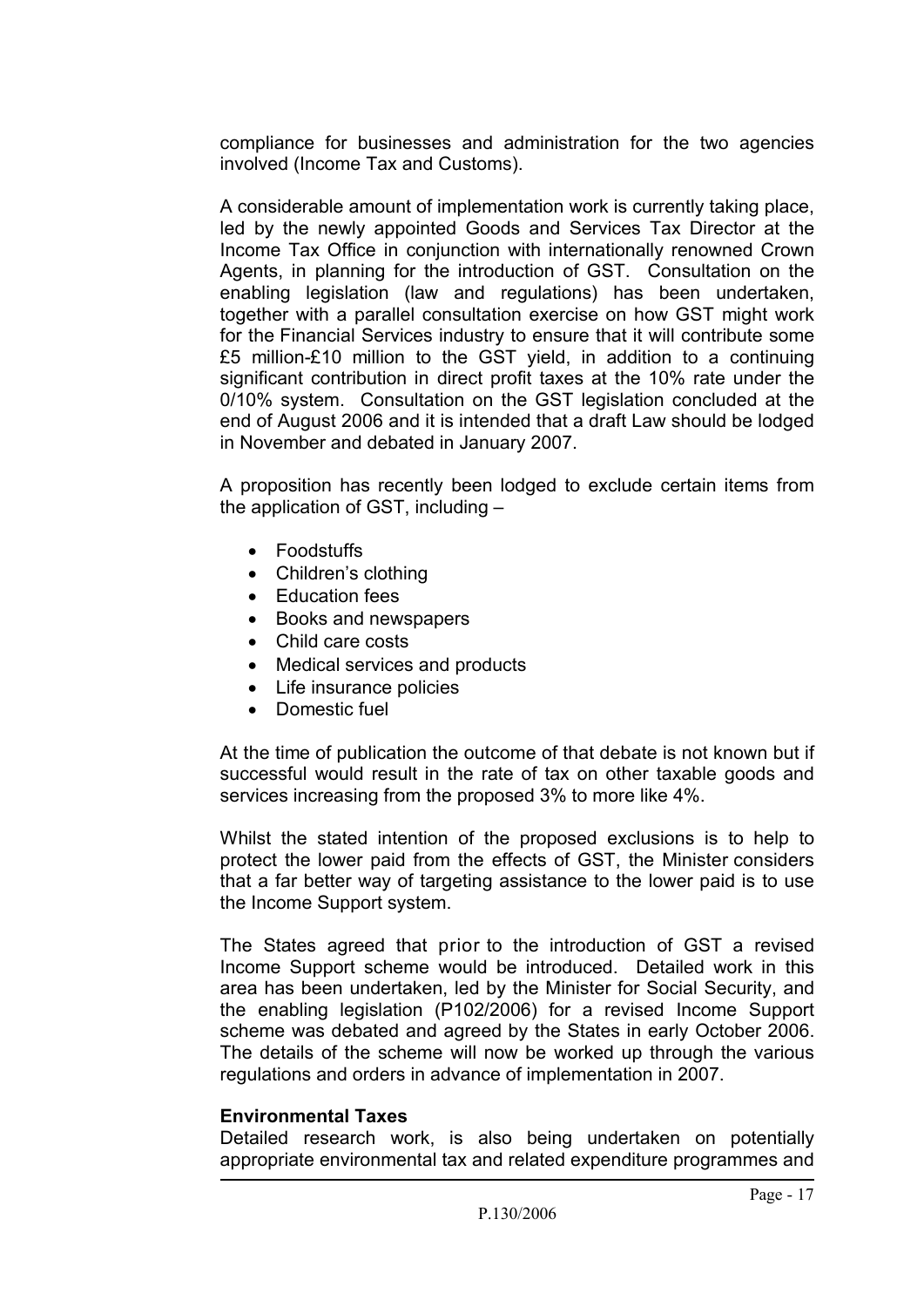land development levies. Whilst it is not anticipated that such economic instruments will generate any net tax revenues they could make a substantial contribution to achieving our strategic environmental aims. A high-level options paper will be published by the end of the year outlining specific preferred proposals to deliver beneficial environmental objectives for the Island. These proposals will then go out for a 12 week consultation period.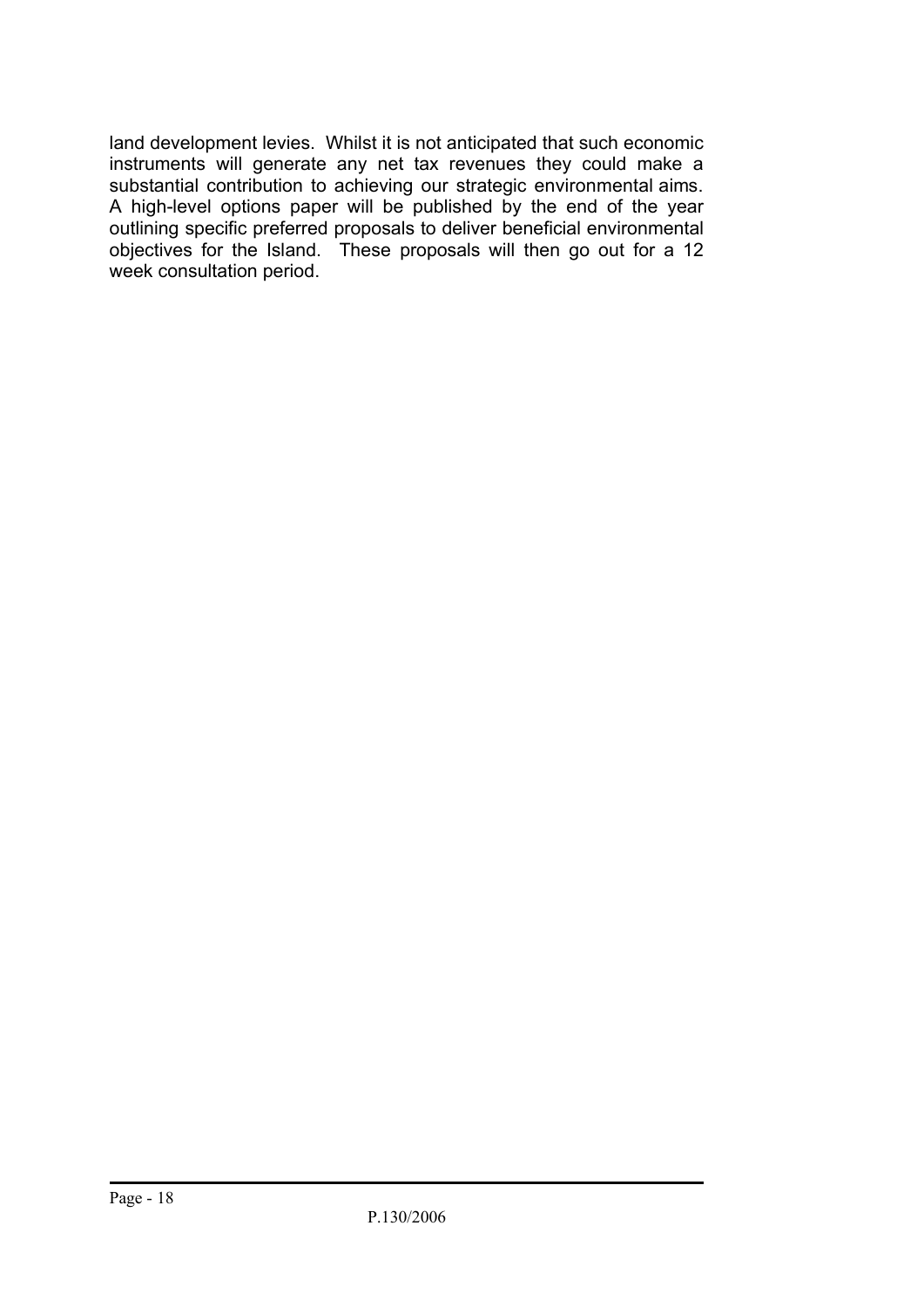# **6. INCOME TAX PROPOSALS**

#### **Background**

Income tax revenues represent almost 80% of States income but these tax revenues remain relatively volatile as a high proportion are derived from tax on company profits. The States Fiscal Strategy will, over the next five years, begin to broaden the tax base of the Island by introducing a new indirect tax in the form of a Goods and Service Tax. As well as mitigating some of the loss in revenues anticipated from the move to a competitive 0/10% corporate tax structure the change will also increase the stability of tax revenues.

However, even after these planned changes, a significant proportion of States income will still be derived from income tax. Consequently, the figures beyond 2007 must be considered as indicative forecasts, particularly with the scale of the fiscal changes over the next five to ten years.

#### **Latest Forecasts**

Following a three-year period where income tax revenues were relatively static 2005 saw an increase of 3.9%. Increases of 3.5% and 5% respectively, are forecast for 2006 and 2007. The forecasts reflect improvements in the economy together with the effects of ITIS and the introduction of the Economic Growth Plan as part of the States Fiscal Strategy. Additional revenues from the impact of the 20% Means 20% proposals are included in the forecasts but do not begin until income tax revenues due to be collected in 2008.

#### **Proposals for 2007**

The main proposal in this year's budget is to incorporate the principles of the 20% Means 20% proposals, agreed by the States in P58/2006, into the Income Tax Law, which will take effect from year of assessment 2007.

The Minister is also proposing that, as part of the 20% Means 20% proposals the current exemptions thresholds and allowances remain at 2005 levels for year of assessment 2006, but are due to rise by 2.5% p.a. for each of the years of assessment 2007 to 2009.

#### **20% Means 20%**

The States agreed in July 2005 (P44/2005) that in order to raise £10 million in taxation revenue, income tax allowances for higher earners should be phased out. Not only would this proposal assist in filling part of the revenue deficit following the move to 0/10%, it would also make the package of fiscal measures proposed by the former Finance and Economics Committee progressive.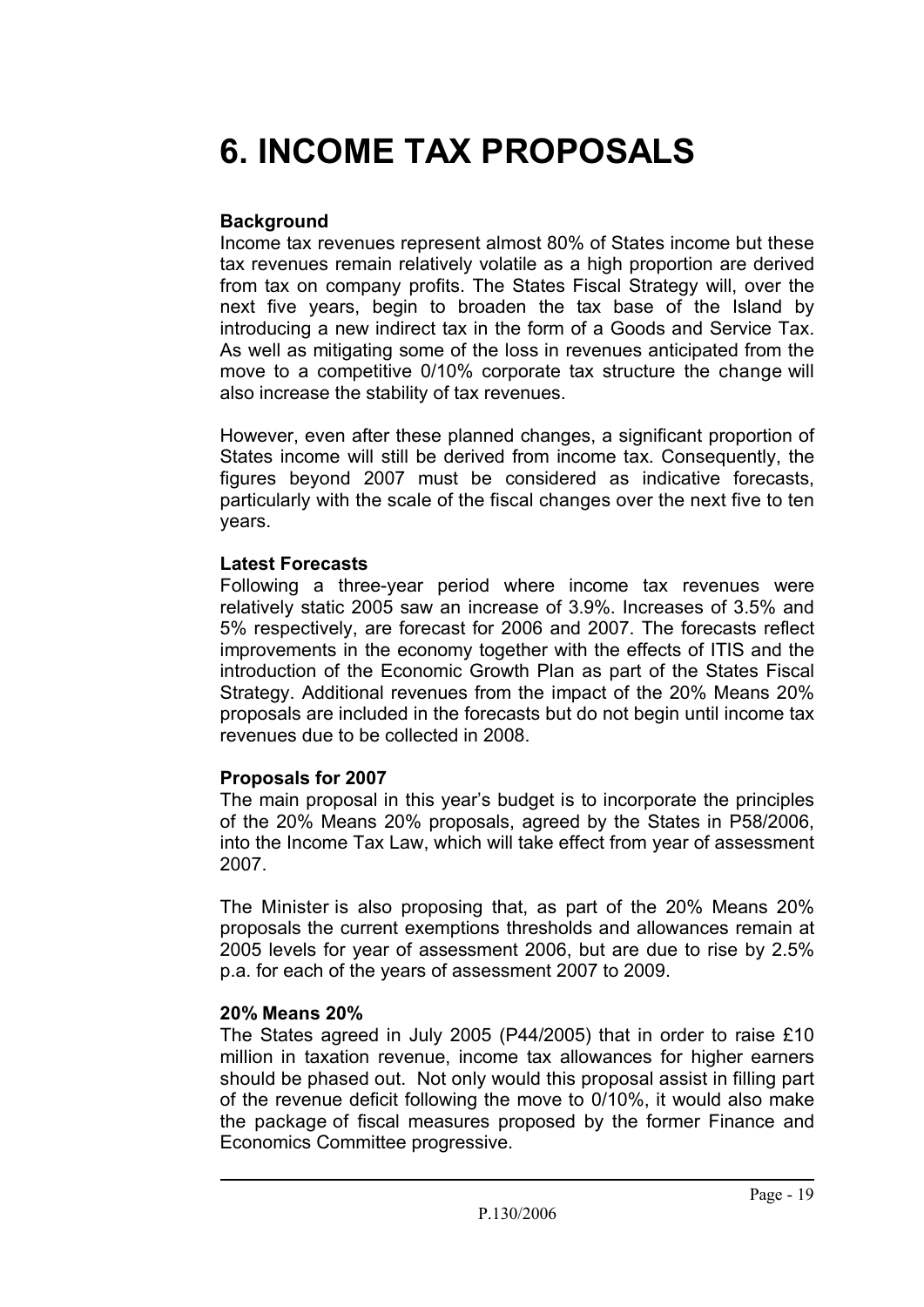Because of the high level of tax allowances in Jersey it is, at present, not uncommon for households with incomes in excess of £100,000 to be paying an effective rate of tax of less than 15%.

Over the past five years incomes have increased but tax exemption thresholds, apart from an increase for the year of assessment 2003, have remained constant, and the same levels are proposed again for the year of assessment 2006. Consequently recent calculations have shown that the anticipated tax yield, based on the proposals originally put forward for last year's Budget, would have raised significantly in excess of £10 million. Accordingly, if the objective remains one of raising approximately £10 million from taxpayers with higher disposable incomes, this objective can be achieved by more closely targeting those at the higher end of the income spectrum.

During extensive consultation on the 20% Means 20% proposals concerns were expressed by taxpayers about the loss of certain allowances and reliefs to which they had been accustomed and which they had taken account of in their financial planning.

In the light of those concerns, and the higher than anticipated yield, the States resoundingly agreed in July, in P58/2006, that earlier proposals for raising more tax from those on higher incomes should be amended in the following manner:

- Tax relief for children, including those in higher education, will be retained for all taxpayers.
- Relief will continue to be available on the first £1,000 of life assurance premia on all policies in existence as at 31st December 2006.
- Increases in tax exemption thresholds for all taxpayers of 2.5% per annum will be included in this Budget, in respect of the three years of assessment 2007 to 2009.

Retaining tax relief for children will ensure that all taxpaying families will continue to receive allowances in respect of their children. Furthermore, bearing in mind the growing cost of higher education, tax relief will continue to be provided for all taxpayers with children receiving full time higher education at universities or colleges of further education.

Retaining relief on the first £1,000 of life assurance premiums recognises the commitments that individuals may have entered into in advance of the move to these proposals.

The biggest change to the original proposals, however, is to combine the introduction of the phasing out of allowances with a commitment to increase exemption thresholds for all taxpayers by 2.5% a year in 2007,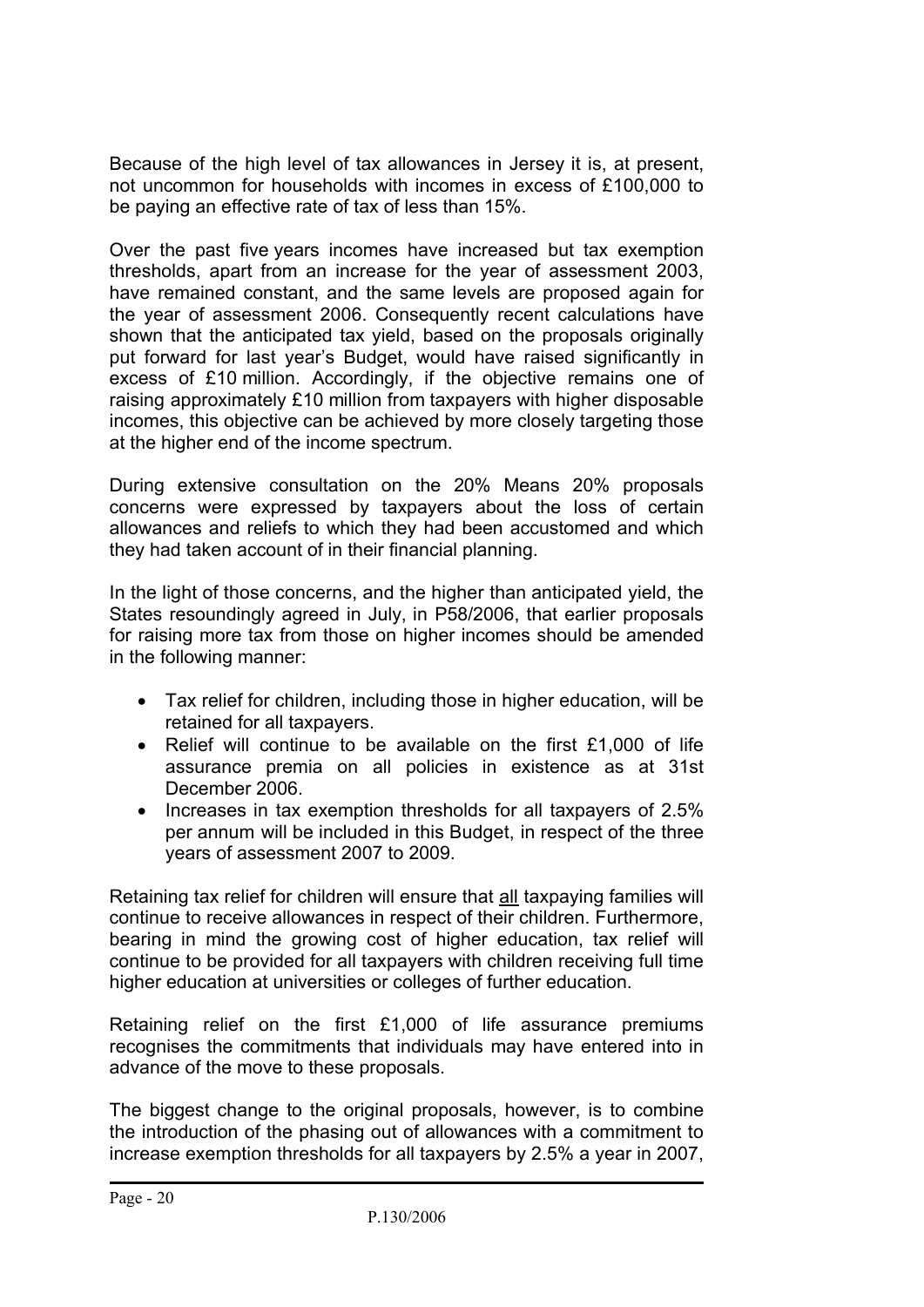2008 and 2009. Raising exemption thresholds will remove a significant number of households entirely from the payment of tax and benefit those on so called "middle incomes". Generally this effect will be to reduce the impact of 20% Means 20% on "middle incomes". Many previously affected by the proposals will now find no change in their tax bills and, in certain circumstances, the raising of exemption limits will result in tax bills actually reducing.

Examples of the effect of the revised proposals, once fully in place, are as follows:

- A married man, wife not working with no children and no mortgage, earning £40,000, will benefit from a tax cut of £367 compared to his current 2005 tax bill.
- A married man, wife working, one child at school and one child at university with a mortgage of £240,000, earning £70,000, will receive a tax cut of £251 compared to his current 2005 tax bill, rather than a tax increase of £116 under the former proposals.
- A married couple, earning £100,000, wife working, two children at school, with a mortgage of £360,000 capped at £300,000 for qualifying tax relief, will pay additional tax of £1,801 under these revised proposals rather than £2,168 under the former proposals.
- A single person earning £30,000 with one child at school and a mortgage of £120,000, will receive a tax cut of £230 compared to his/her current 2005 tax bill.

In addition it is proposed that the phasing out of allowances for higher earners will take place over a five-year period commencing year of assessment 2007. The result is that the proposals will not impact on tax paid until 2008 and, for many, the full impact will not be felt until 2012.

#### **Exemptions and Allowances**

#### Exemptions

The Minister is proposing that tax exemption thresholds remain at 2005 levels for year of assessment 2006, but gives notice that as part of the 20% Means 20% proposals, exemption thresholds will be increased by 2.5% p.a. for three years starting in 2007.

The proposal to freeze the exemptions and allowances in 2006 is estimated to increase tax receipts by some £3 million. For illustrative purposes the proposed exemption thresholds for year of assessment 2007, as proposed under 20% Means 20%, are shown in Table 6.1 alongside those proposed for year of assessment 2006.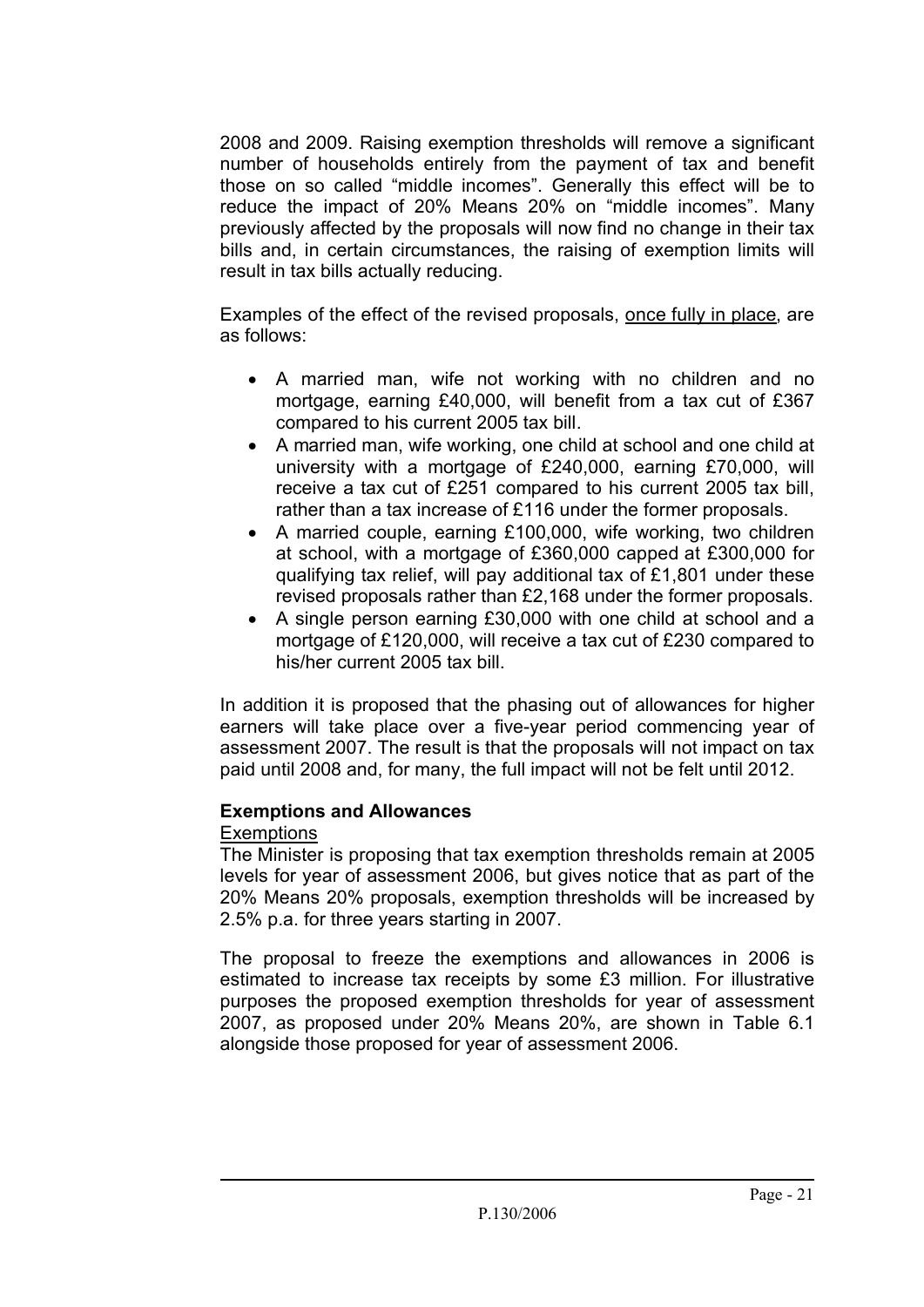#### **2007 Table 6.1 Proposed Exemption Thresholds for Year of Assessment 2006 and**

| Exemptions                  | Year of    | Year of    |
|-----------------------------|------------|------------|
|                             | Assessment | Assessment |
|                             | 2006       | 2007       |
| - Single Person             | £11,020    | £11,300    |
| - Single Person (aged 63+)  | £12,300    | £12,610    |
| - Married Couple            | £17,680    | £18,130    |
| - Married Couple (aged 63+) | £20,250    | £20,760    |

The allowances for year of assessment 2006 are proposed to be frozen again at current levels and, in common with the then Finance and Economics Committee's policy, the effect will be to increase the proportion of persons on the Comptroller's database who actually pay tax and gradually widen the tax net. However, this still means that about a quarter of the Island's taxpayers are not liable to pay any income tax.

#### **Table 6.2 Proposed Allowances for Year of Assessment 2006 and 2007**

| Allowances                           | Year of<br>Assessment<br>2006 | Year of<br>Assessment<br>2007<br>(at Marginal<br>27% rate) | Year of<br>Assessment<br>2007<br>(20% Means<br>20% |
|--------------------------------------|-------------------------------|------------------------------------------------------------|----------------------------------------------------|
| - Single Person                      | £2,600                        | N/A                                                        | £2,080                                             |
|                                      |                               |                                                            |                                                    |
| - Married Person                     | £5,200                        | N/A                                                        | £4,160                                             |
| - Earned Income (max)                | £3,400                        | N/A                                                        | £2,720                                             |
| - Wife's Earned Income (max)         | £4,500                        | £4,500                                                     | £3,600                                             |
| - Child Allowance                    | £2,500                        | £2,500                                                     | £2,000                                             |
| - Child Allowance (higher education) | £5,000                        | £5,000                                                     | £4,000                                             |
| - Additional Allowance*              | £4,500                        | £4,500                                                     | £3,600                                             |

*\*for people with single-handed responsibility for children* 

The allowances for year of assessment 2007, as proposed under the 20% Means 20% measures, are shown in Table 6.2 for illustrative purposes. This illustrates that for taxpayers under the 20% rate of tax the allowances reduce by one fifth in year of assessment 2007. The allowances are then further reduced by one fifth each year through to year of assessment 2011. However, for the purposes of assessment of taxpayers under the marginal rate, those allowances which are claimable remain frozen at current levels under the 20% Means 20% proposals.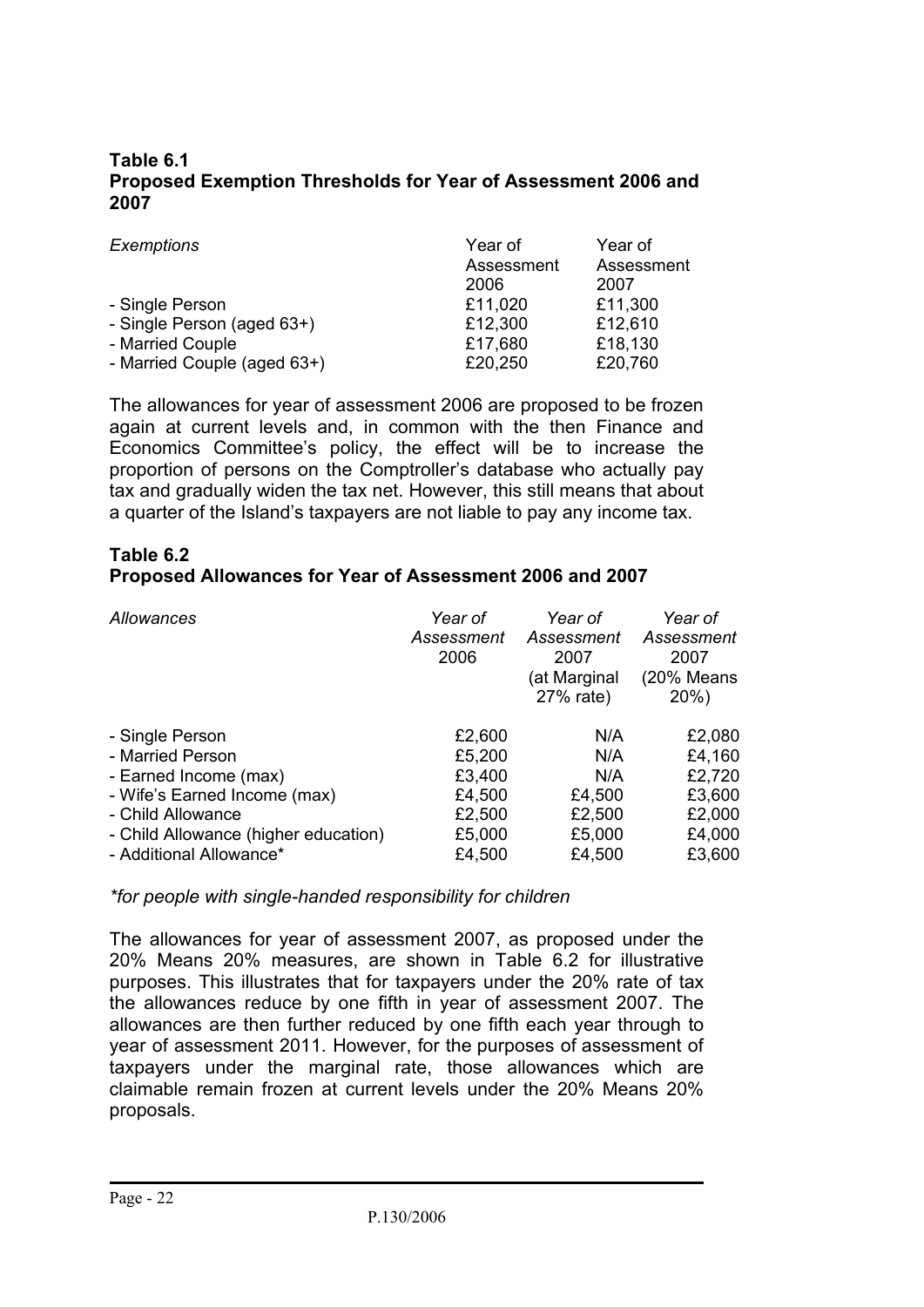#### **TAX FACTS**

The following **Tax Facts** provide an illustration of the existing personal tax structure and also provide relative comparisons against other jurisdictions.

The tax threshold, i.e. the point above which an individual starts to pay income tax, is determined by the individual's personal circumstances. For example, a married couple, who are both working and have two children (one at university) paying mortgage interest of £7,500, do not become liable to income tax in 2006 until their income exceeds £37,180, calculated as follows:

| <b>Married Couple Exemption</b> | £17,680 |
|---------------------------------|---------|
| Wife's Earned Income (max)      | £4,500  |
| <b>Child Allowance</b>          | £2,500  |
| Child Allowance (higher)        | £5,000  |
| Mortgage Interest               | £7,500  |
|                                 | £37,180 |

#### **COMPARISONS**

The historically generous tax thresholds in Jersey mean that despite the freezing of most allowances and exemptions for several years, many Islanders still pay less tax than in most neighbouring territories. It should also be noted that 17.5% VAT is an additional tax burden in the Isle of Man and the UK.

The **income tax payable by a married couple** in 2006 with a joint income of £30,000 is as follows:

| Isle of Man    | £1,300 |
|----------------|--------|
| <b>Jersey</b>  | £2,111 |
| Guernsey       | £2,700 |
| United Kingdom | £4,282 |

The **income tax payable by a married pensioner** in 2006 (aged 63+) with an income of £20,000 is as follows:

| Jersey         | <b>£NIL</b> |
|----------------|-------------|
| Guernsey       | £100        |
| Isle of Man    | £300        |
| United Kingdom | £2,053      |

The figures in respect of the Isle of Man reflect its competitive policy for direct taxation which this jurisdiction is able to adopt because of its significant indirect tax revenue.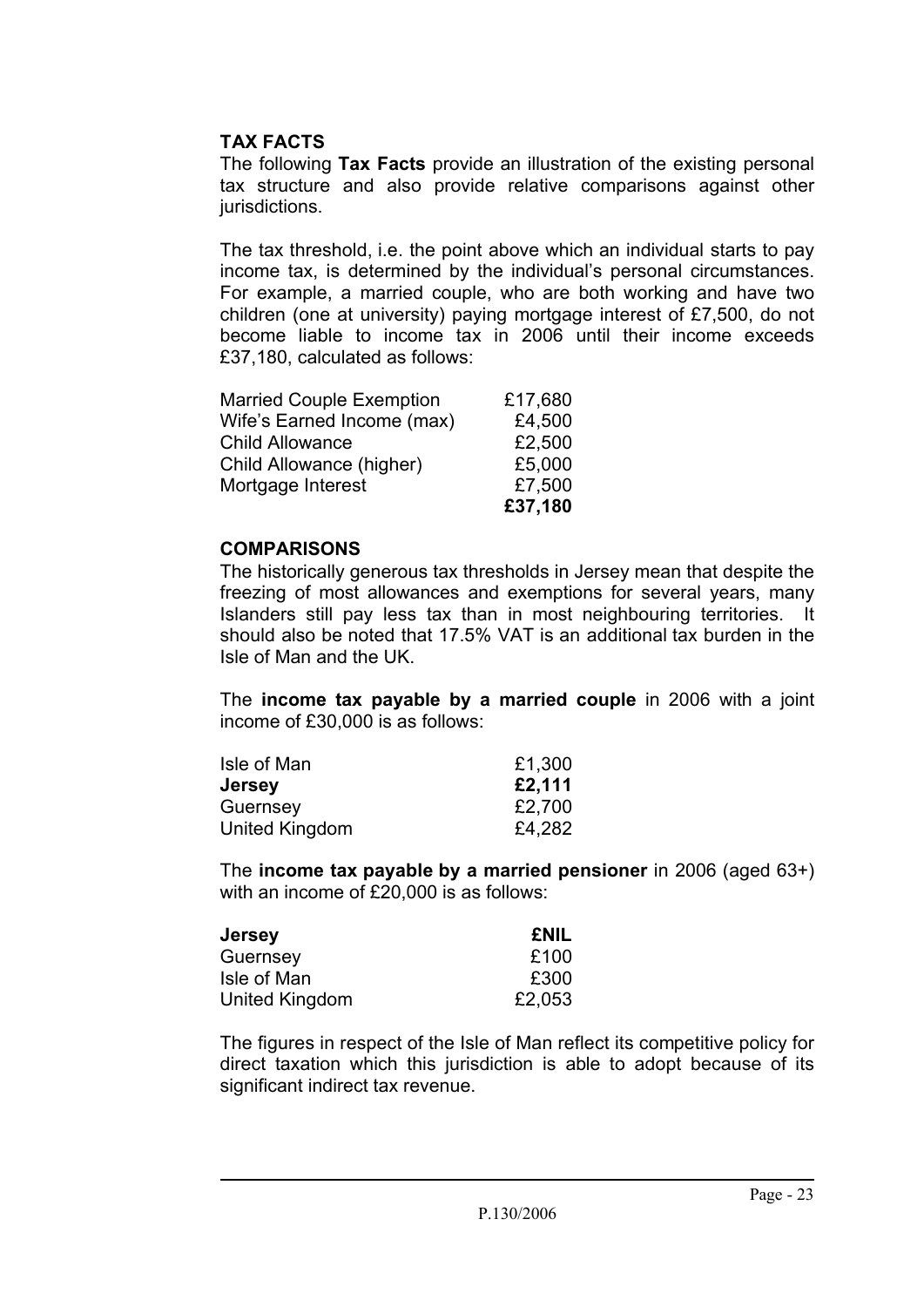# **7. IMPÔTS DUTY PROPOSALS**

#### **Background**

The Minister is continuing the policy of including the proposed duty increases in the Budget Statement ahead of Budget Day, and the proposals for 2007 are indicated in Table 7.1.

The Minister continues with the consistent policy adopted in recent years by the then Finance and Economics Committee in relation to increases in duty, and importers now expect increases at budget time and make any decision regarding extra stocks accordingly.

As it is now customary it is proposed that this year's increases in duty will not take effect until midnight on 31<sup>st</sup> December 2006.

#### **Latest Forecasts**

The forecasts of revenues from certain commodities of impôts duty can be unpredictable. A combination of the impact of duty free sales and the twin Health strategies, aimed at reducing consumption of alcohol and tobacco, results in fluctuating revenue from these commodities.

The Customs and Immigration Service employs long-term trends to attempt to average out these fluctuations and produce more robust forecasts. Further work is being undertaken to consider if the methodology can be improved. Currently the forecasts show an improvement in the revenues forecast in last year's Budget and a further slight improvement since the Annual Business Plan in July. It should however be noted that the long-term forecast of revenue from impôts duty is still declining, which reflects the balance between the objectives of the twin Health strategies to reduce consumption and that of raising additional revenue.

#### **Alcohol**

The Alcohol Strategy for Jersey was adopted by the States in 2004. The States agreed that, in an attempt to reduce per capita consumption of alcohol, impôts duties on alcohol may be increased annually over and above the level of inflation if deemed advisable, following consultation between the Health and Social Services Committee and the Finance and Economics Committee and the Economic Development Committee, having regard to:

- the economic interests of the Island, with particular reference to any local brewing or distilling businesses;
- the impact on the Island's hospitality industry:
- the impact upon consumers of alcohol within the Island as a whole; and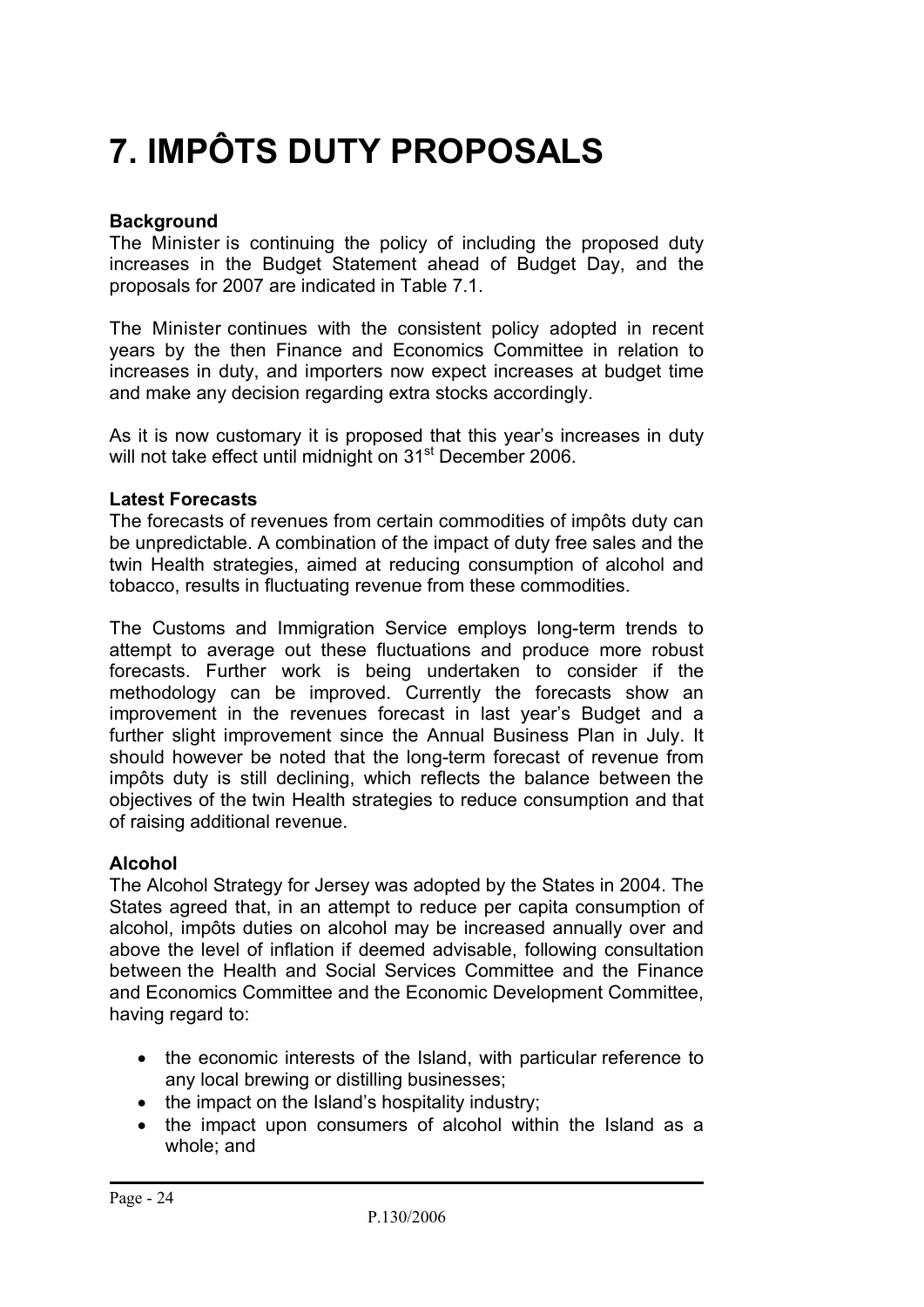• concerns for public health.

A further objective of the Strategy is to equalise taxation rates on alcohol. This will address the anomaly that currently exists whereby the impôts duty rate on a unit of alcohol in beer and cider is approximately half the duty rate on a unit of alcohol in spirits.

To support the Alcohol Strategy and also to help address the price anomaly, following consultation with the Minister for Economic Development and the Minister for Health and Social Services, the Minister for Treasury and Resources proposes that the full rate of duty for beer and cider is increased slightly above the latest increase in the Retail Price Index of 3.6% at September 2006.

#### Accordingly **the Minister proposes that the duty on beer and cider should rise by 4**%.

However, to help negate the impact on the Island's economy, hospitality industry or upon consumers of alcohol within the Island as a whole the Minister proposes that the rate of duty for beer produced by small breweries is reduced to 50% of the full rate

In 1994 a reduced rate of duty for beer produced by small breweries was introduced. The current reduced rate is approximately 83% of the full local rate. In 2005 a reduced rate of duty for small cider and spirit producers was agreed at 50% of the full local rate.

These reduced rates apply to all small producers both in and out of the Island but the principal effect is to assist local businesses that produce such alcoholic products.

Notwithstanding these new rates of duty on beer and cider the Minister has taken note of the aims of the Alcohol Strategy and believes that for 2007 the correct basis for the duty increases on all other alcohol should be an increase broadly equivalent to the rise in the Retail Price Index.

#### Accordingly **the Minister proposes that the duty on alcoholic beverages other than beer and cider should rise by 3.5**%

The percentage increase on the retail price would be significantly lower than the duty increases. The current differentials between duty and retail price can be seen in Table 7.3.

#### **Tobacco**

The policy of increasing duty on tobacco at a level above the cost of living is being continued. The 'Tobacco Strategy for Jersey 2003 – 2007' has as an objective; "to ensure that the cost of tobacco products increases annually over and above the level of inflation". The **proposed**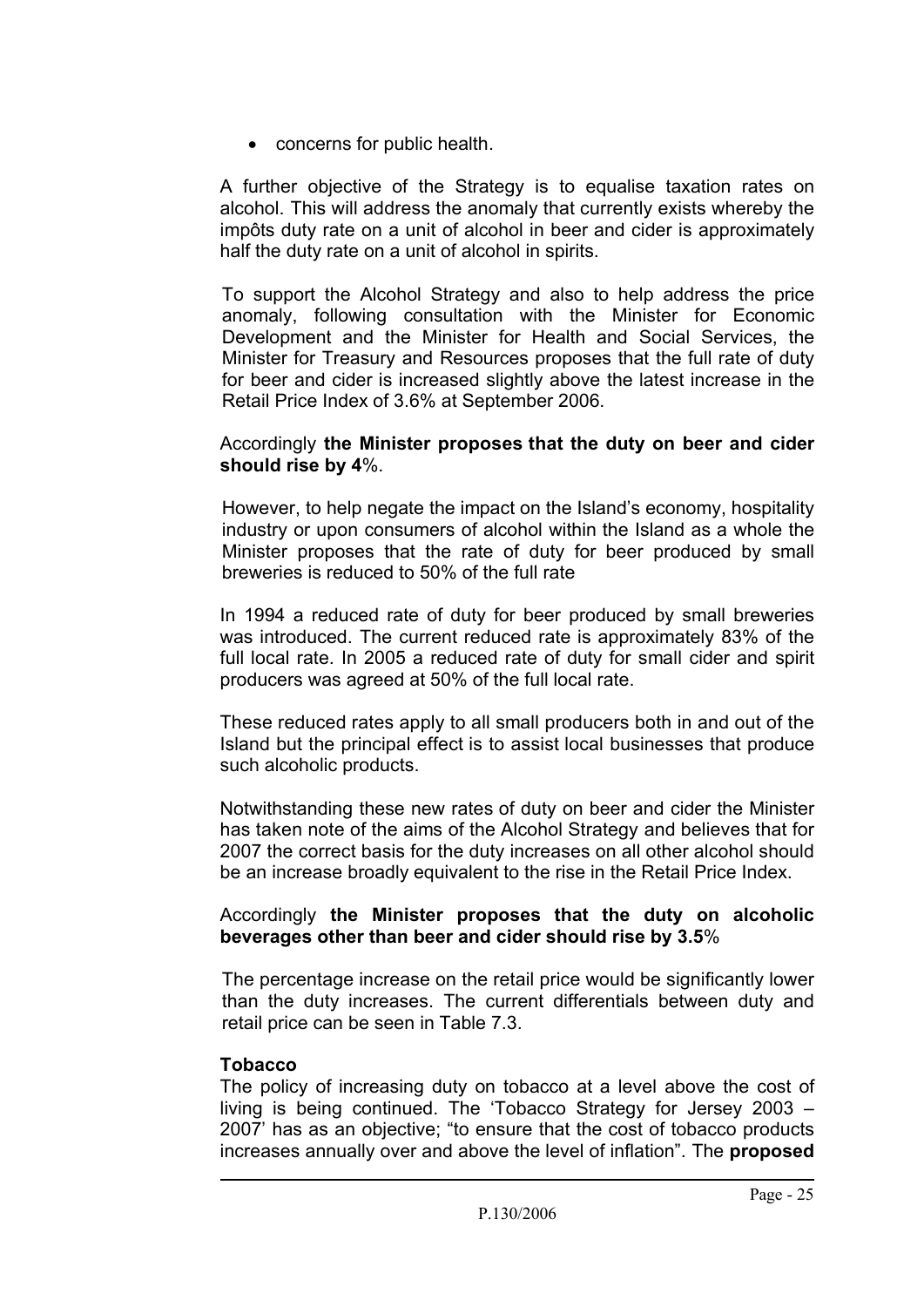**new duty rates are 4.5% higher** than the current rates, and are thus above inflation. This is consistent with the Minister's policy, as while the short-term effect is a small increase in the Retail Price Index, in the medium to long-term increases in indirect taxation reduce inflationary pressures.

The increase in tobacco duty is intended to discourage consumption and the Health and Social Services Department believes that the policy is having success.

Undoubtedly the high cost of tobacco is playing an important part in reducing consumption but there is also evidence to show that locals and tourists are increasingly turning to duty free sources for their tobacco supplies. The Customs and Immigration Service are monitoring this activity and personal importations in excess of the allowance continue to be detected. There is, however, no evidence or intelligence to suggest that there has been a marked increase in passengers evading impôts duty by exceeding their statutory allowances or that commercial quantities of cigarettes are being smuggled into the Island.

#### **Fuel**

The Minister continues to consider all issues regarding the duty for fuel and in particular the need to address environmental issues and also the high margins which appear to exist in the retail price of fuel in Jersey.

#### **The proposed increase in fuel duty is 3.5% or just over 1 penny per litre**.

The Minister remains keen to investigate, together with the Economic Development Minister, the issue of high price margins in monopoly markets. There still appears to be significant scope to encourage competition to reduce the retail price and offset the effects of the duty increases.

The relative margins within the retail price between Jersey and the UK can be seen in Table 7.3.

There is no impôts duty imposed on any hydrocarbon oils used for the propulsion of marine vessels. This relief is subject to certain conditions imposed by the Agent of the Impôts (the Head of the Customs and Immigration Service).

The Minister wished to explore the issues concerning the application of Impôts duty to fuel used by marine pleasure craft. In order to inform any decision as to whether there should be a proposal to include the duty in this year's budget the States of Jersey Customs and Immigration Service conducted a public consultation.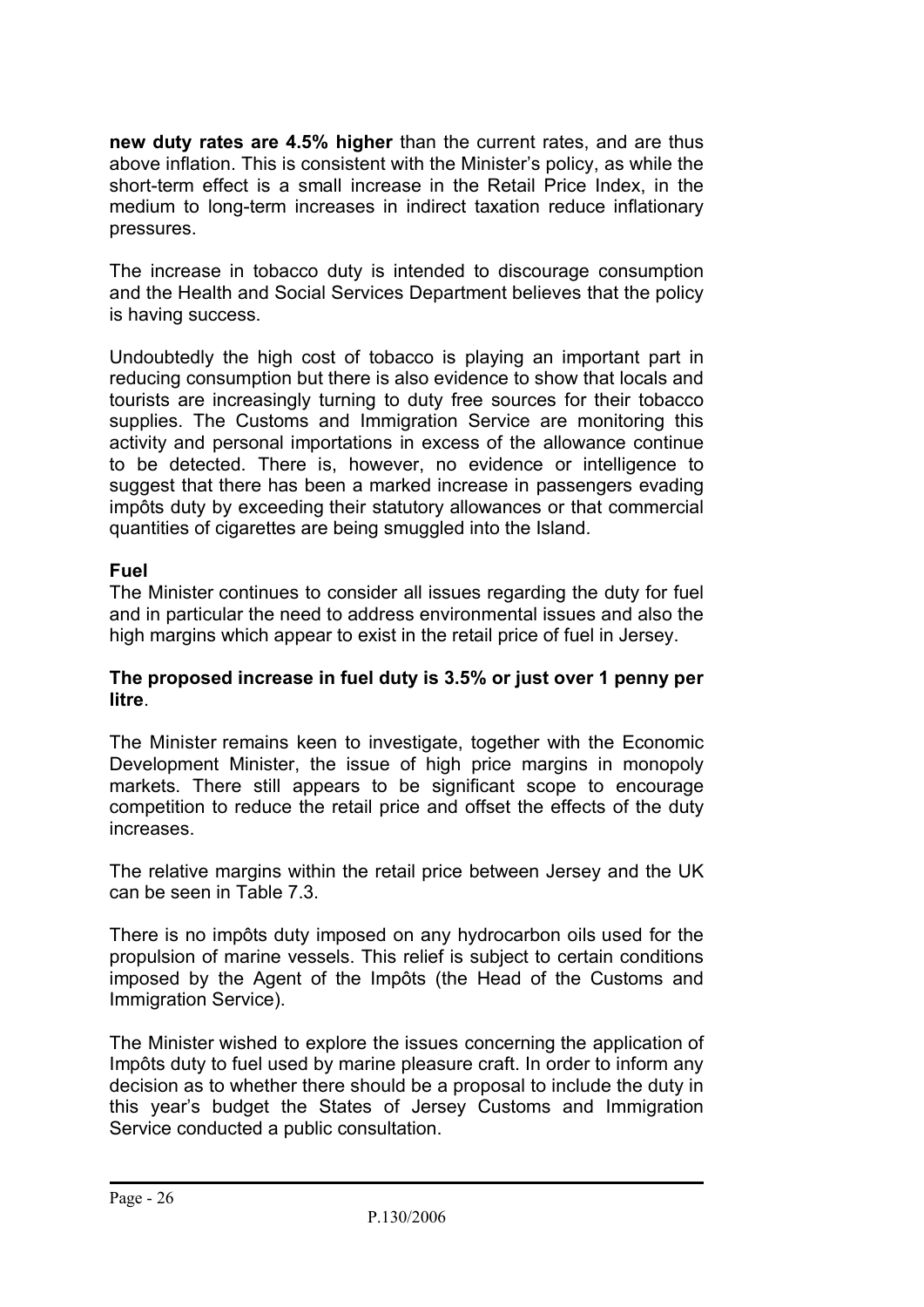The consultation attracted both local and national media attention with news items in the local press and UK boating publications. It was also the subject of discussion forums on the internet and public meetings. There were a total of 104 responses to the consultation, 101 against the application of duty to marine fuel and 3 in agreement that duty should be applied.

It is clear that there are wider economic implications to the withdrawal of the present marine fuel duty rebate, and these will be the subject of further research and ongoing discussions with the Minister for Economic Development in the context of the promotion of the marine leisure industry.

The Minister therefore does not propose any changes in the existing duty concession for marine pleasure craft for 2007.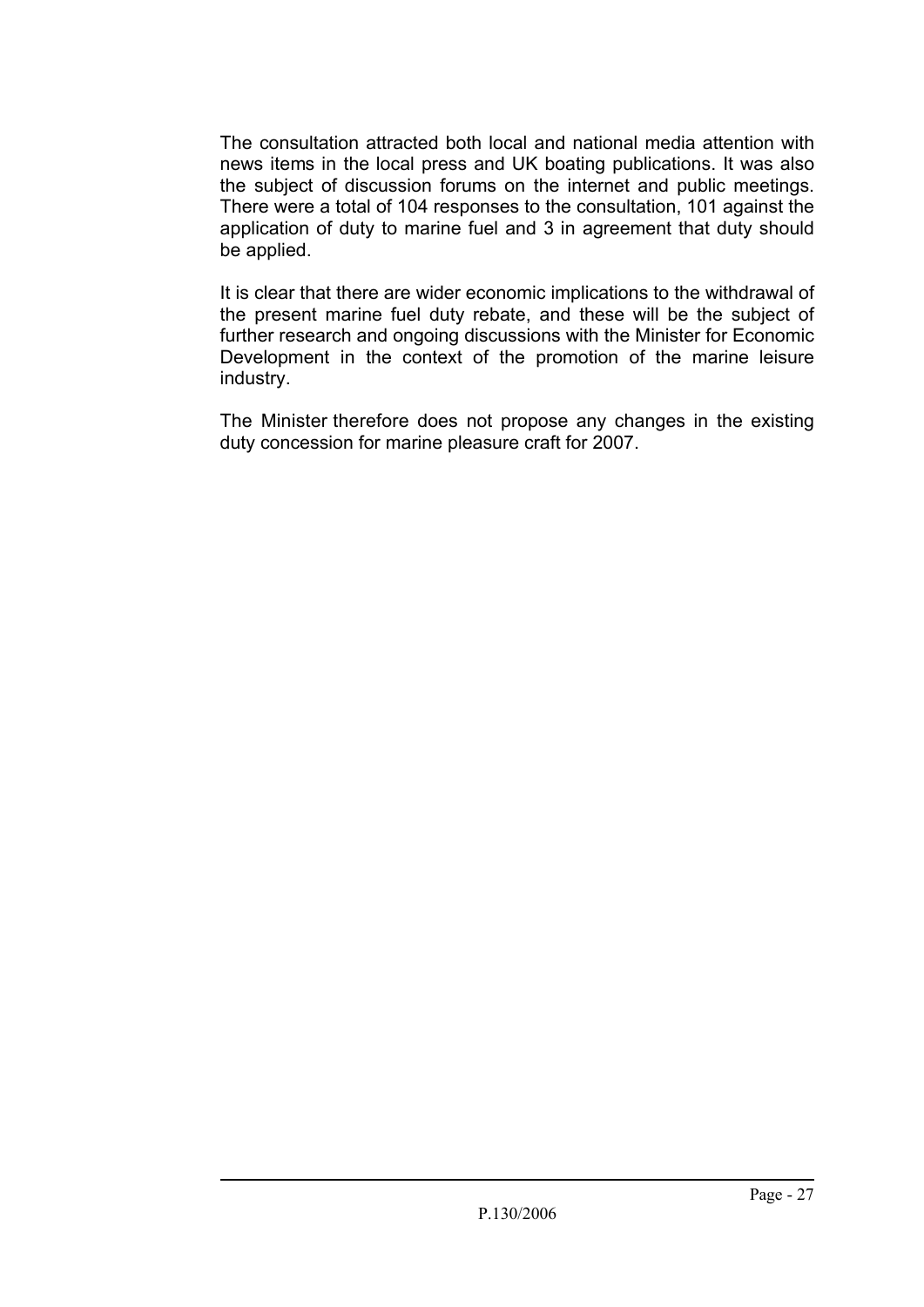#### **Duty Increases for 2007**

|                             | <b>Current Duty</b> |  | <b>Proposed Duty</b> |  | Increase |
|-----------------------------|---------------------|--|----------------------|--|----------|
|                             |                     |  |                      |  |          |
| Litre of Whisky             | £8.25               |  | £8.54                |  | £0.29    |
| <b>Bottle of Table Wine</b> | £0.99               |  | £1.02                |  | £0.03    |
| Pint of beer <5% alcohol    | £0.25               |  | £0.26                |  | £0.01    |
| Pint of beer >5% alcohol    | £0.37               |  | £0.39                |  | £0.02    |
| 20 King Size cigarettes     | £2.83               |  | £2.96                |  | £0.13    |
| Litre of unleaded petrol    | £0.38               |  | £0.39                |  | £0.01    |

#### **Table 7.1 Proposed Duty Increases for 2007**

### **Comparisons with neighbouring jurisdictions**

#### **Table 7.2 A Comparison of Typical 2006 Tax and Duty Levels for a Range of Commodities**

|                              | Jersey | Guernsey | UK <sup>1</sup> | France <sup>1</sup> |
|------------------------------|--------|----------|-----------------|---------------------|
|                              |        |          |                 |                     |
| Litre of Whisky @ 40%        | £8.25  | £5.53    | £10.18          | £5.55               |
| Bottle of table wine         | £0.99  | £1.18    | £1.79           | £0.43               |
| Pint of beer $< 5\%$ alcohol | £0.25  | £0.22    | £0.67           | £0.59               |
| Pint of beer > 5% alcohol    | £0.37  | £0.22    | £0.79           | £0.82               |
| 20 King Size cigarettes      | £2.83  | £2.21    | £3.88           | £2.34               |
| Litre of unleaded petrol     | £0.38  | £0.07    | £0.61           | £0.56               |
| Litre of Diesel              | £0.38  | £0       | £0.61           | £0.41               |
| 1800 cc family car           | £625   | £0       | £2,316          | £2,550              |

 $1$  The figures for UK and France include VAT and TVA respectively as well as impôts duty.

The higher rates of duty in Jersey, compared to Guernsey, reflect our strategies against alcohol and tobacco and similarly those increases in road fuel in support of environmental initiatives.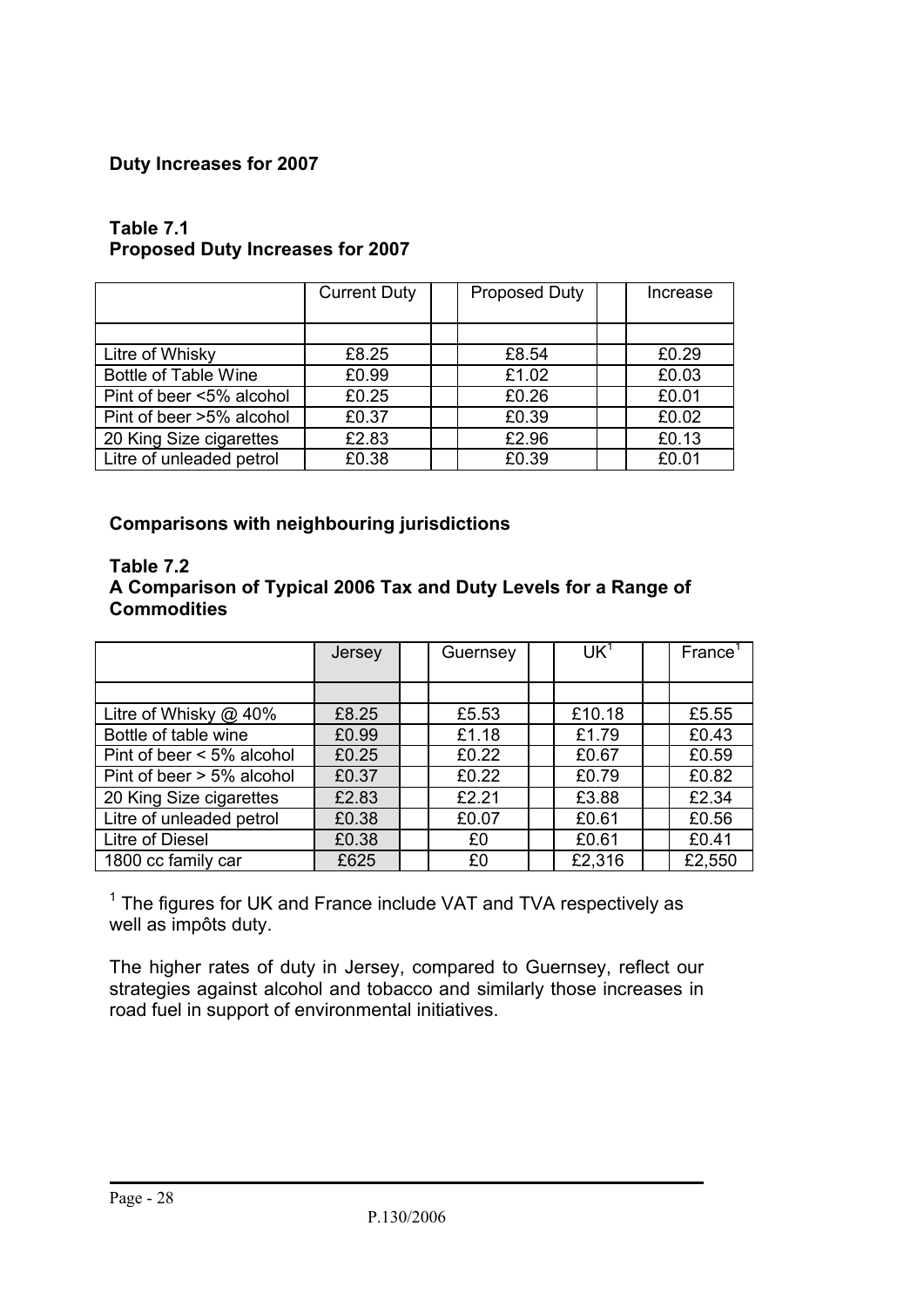| Table 7.3                                           |
|-----------------------------------------------------|
| 2006 Retail Price Margins – Comparisons with the UK |
|                                                     |

|                                | Jersey<br>Retail<br>Price | Jersey<br>Duty | <b>Price</b><br>net of<br><b>Duty</b> | Duty<br>as<br>$%$ of<br>price | UK<br>Retail<br>price | <b>UK</b><br>Duty | UK<br><b>VAT</b> | <b>Price</b><br>net<br><b>of</b><br><b>Duty</b><br>and<br><b>VAT</b> | Duty<br>and<br><b>VAT</b><br>as $%$<br>0f<br>price |
|--------------------------------|---------------------------|----------------|---------------------------------------|-------------------------------|-----------------------|-------------------|------------------|----------------------------------------------------------------------|----------------------------------------------------|
| Litre of<br>Whisky             | £16.59                    | £8.25          | £8.34                                 | 50%                           | £15.84                | £7.82             | £2.36            | £5.66                                                                | 64%                                                |
| Pint of<br>Beer <5%            | £2.14                     | £0.25          | £1.89                                 | 12%                           | £2.20                 | £0.34             | £0.33            | £1.53                                                                | 30%                                                |
| 20 King<br>Size<br>Cigarettes  | £4.64                     | £2.83          | £1.81                                 | 61%                           | £4.81                 | £3.16             | £0.72            | £0.93                                                                | 81%                                                |
| Litre of<br>Unleaded<br>Petrol | £0.89                     | £0.38          | £0.51                                 | 43%                           | £0.95                 | £0.47             | £0.14            | £0.34                                                                | 64%                                                |

The above retail price figures are drawn from the Household Expenditure Survey (June 2006) and are before the impact of this year's budget proposals.

Table 7.3 illustrates that in all the above examples of dutiable products the proportion of price made up by duty is significantly lower in Jersey than the UK. Even allowing for other cost factors in Jersey there would appear to be a much greater margin in the retail price of products in Jersey than exists in the UK. It is the level of these price margins which needs to be further investigated and addressed.

#### **Vehicle Registration Duty (VRD)**

Vehicle Registration Duty was introduced on  $1<sup>st</sup>$  January 2003 and applies to all vehicles when they are first registered in Jersey, except for certain specific exemptions. Hire cars have a reduced rate of 15% of the full rate. In 2005 new rates of VRD were introduced for previously registered vehicles to take into account the reduced value of these vehicles.

The current rates for previously registered vehicles are 65% of the full rate for vehicles between one and two years old, 50% of the full rate for vehicles between two and three years old and 40% of the full rate for vehicles over three years old. Vehicles up to one year old pay the current full rates of VRD.

#### **The Minister is proposing no change in the levels of VRD for 2007**

In May 2005 the States approved the Finance and Economics Committee's Fiscal Strategy which, inter alia, proposed a Goods and Services Tax (GST) to be introduced in 2008. The Committee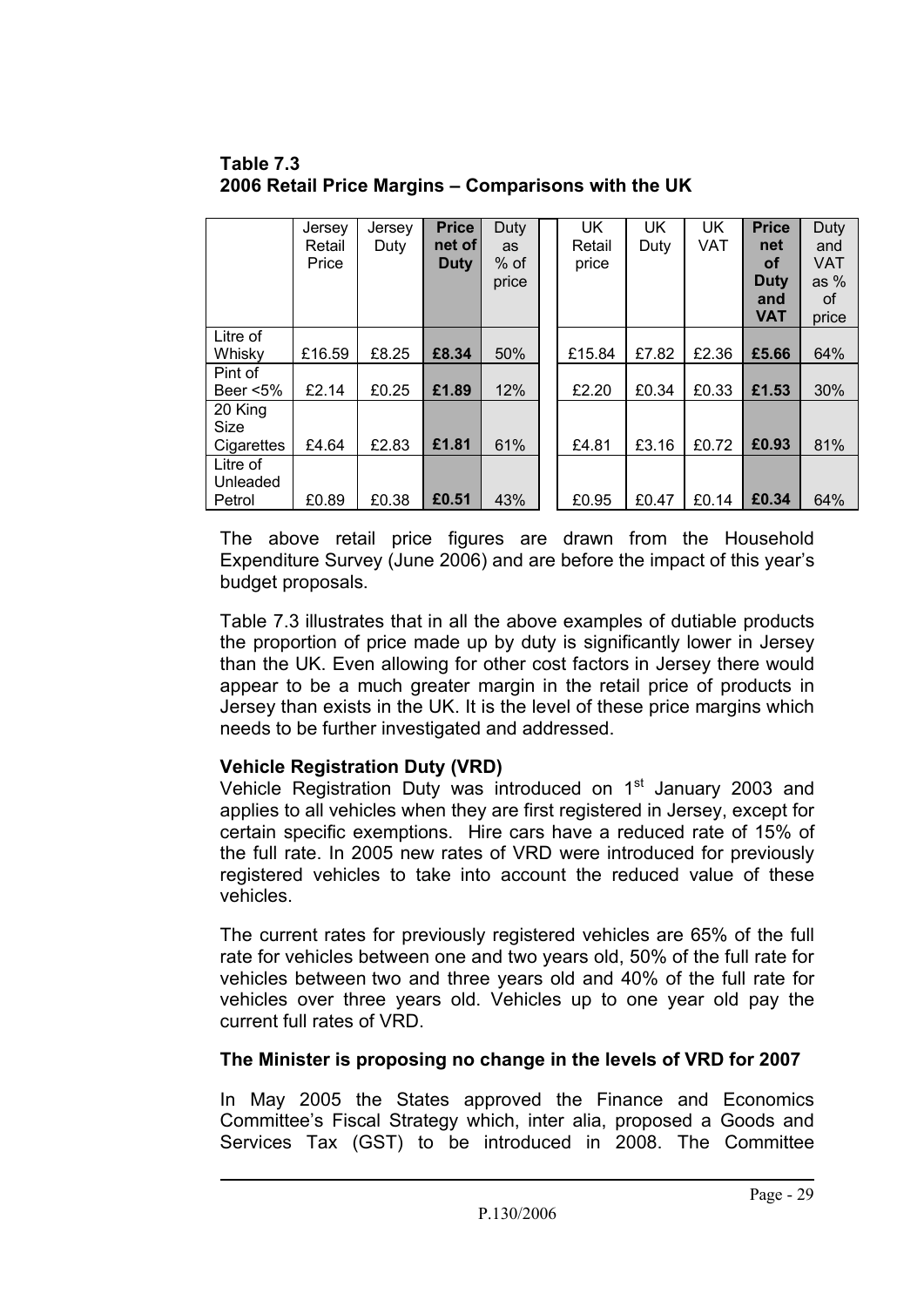announced that Vehicle Registration Duty would be repealed upon the introduction of GST. The revenue that would be lost when VRD is repealed is intended to be replaced by a new environmental tax on motor vehicles. The issue of environmental taxes is being dealt with in a separate piece of work and is referred to in Section 5, page 15.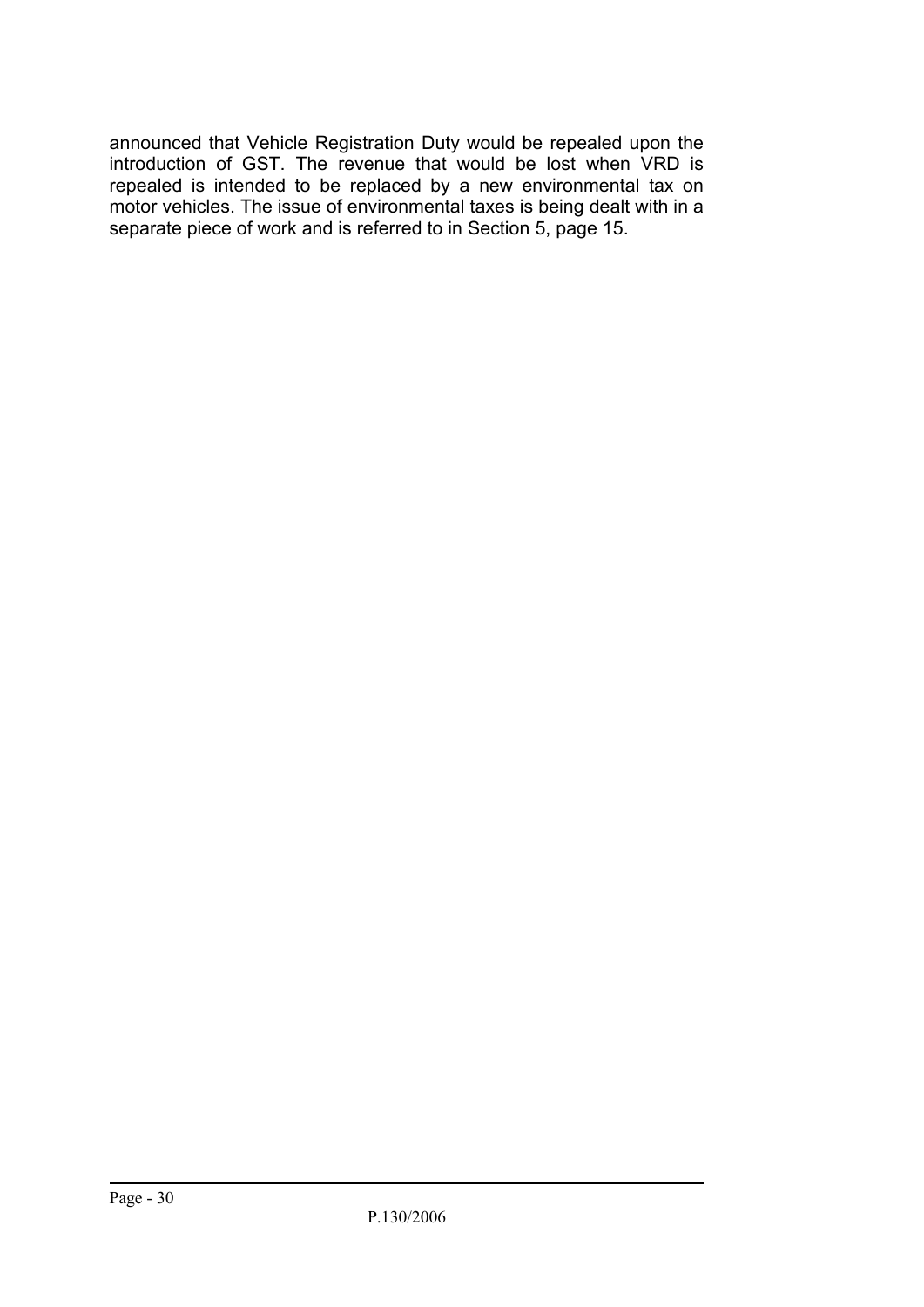### **8. STAMP DUTY PROPOSALS**

#### **Background**

The budget proposals in the last two years have focussed on closing loopholes in the existing legislation. With the significant changes taking place in other aspects of the tax framework, changes to the underlying stamp duty rates have not been considered this year.

Once again the proposals are aimed at clarifying the interpretation of the existing legislation and closing other loopholes which have become apparent.

The Treasury and Resources department is making progress with the project to consider options for capturing tax or duty from share transfer property transactions which should be concluded next year.

#### **Latest Forecasts**

Unlike impôts duty which is consumption or volume based, stamp duty benefits in the current economic climate from the increase in house prices. The House Price Index has shown increases in each of the last few quarters. The forecasts of stamp duty assume that these increases will continue in the short to medium term.

#### **Proposals for Stamp Duty in 2007**

The Minister is proposing that Stamp Duty rates are frozen for the third consecutive year, recognising the significant changes in other aspects of the tax structure.

#### **Proposed Amendments to Stamp Duties and Fees (Jersey) Law 1998**

A number of amendments are proposed to improve the interpretation and close loopholes in the existing law:

- The terms of first time buyer entitlement are modified to exclude those owning a reversionary interest in dwelling accommodation;
- The term "net value" is amended to ensure that life interests, leases or licences to which property might be subject do not reduce its value for stamp duty purposes; and
- To avoid potential abuse of the provisions to re-finance or change lender the wording is clarified to ensure that all the parties to the old and the new borrowing documents must be the same.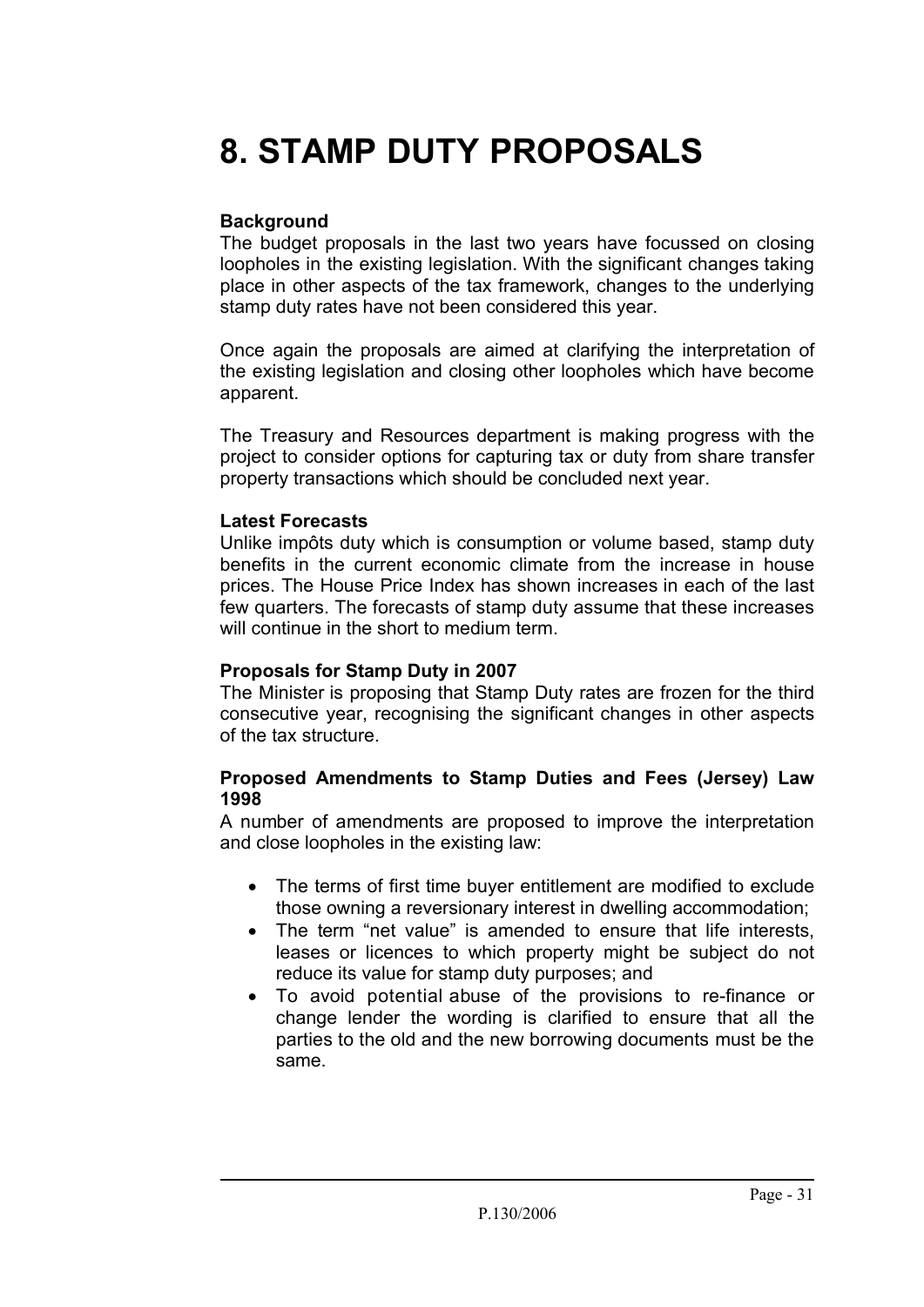#### **New Section Required for Planning Appeals**

As provided for in the Practice Direction RC 06/03, there will need to be a new section inserted in the Schedule for Planning Appeals. The new section should read as follows:-

#### PLANNING APPEALS

| ITFM                                                                                                                                                                     | <b>STAMP</b> | <b>CHARGEABLE</b> | <b>DESIGNATED</b> |
|--------------------------------------------------------------------------------------------------------------------------------------------------------------------------|--------------|-------------------|-------------------|
|                                                                                                                                                                          | <b>DUTY</b>  | <b>DOCUMENT</b>   | <b>OFFICER</b>    |
| For Planning Appeals<br>dealt with by the Greffier<br>without the need for an<br>oral hearing under the<br>provisions of Rule 15/3C<br>of the Royal Court Rules,<br>2004 | £200         | Notice of Appeal  | Greffier          |

#### **Further Proposals**

The project to look at stamp duty on share transfer property transactions is now under way. The current preferred option is likely to take the form of a new tax rather than stamp duty, with the amount payable on share transfer transactions equal to that which would have been payable if stamp duty applied. The objective is to produce proposals which are simple to administer and which can be implemented in a timely manner. The expectation is that proposals will be completed in advance of next year's budget and as such, a forecast of £1 million per annum additional duty has been included "below the line" in the latest financial forecasts from the year 2008.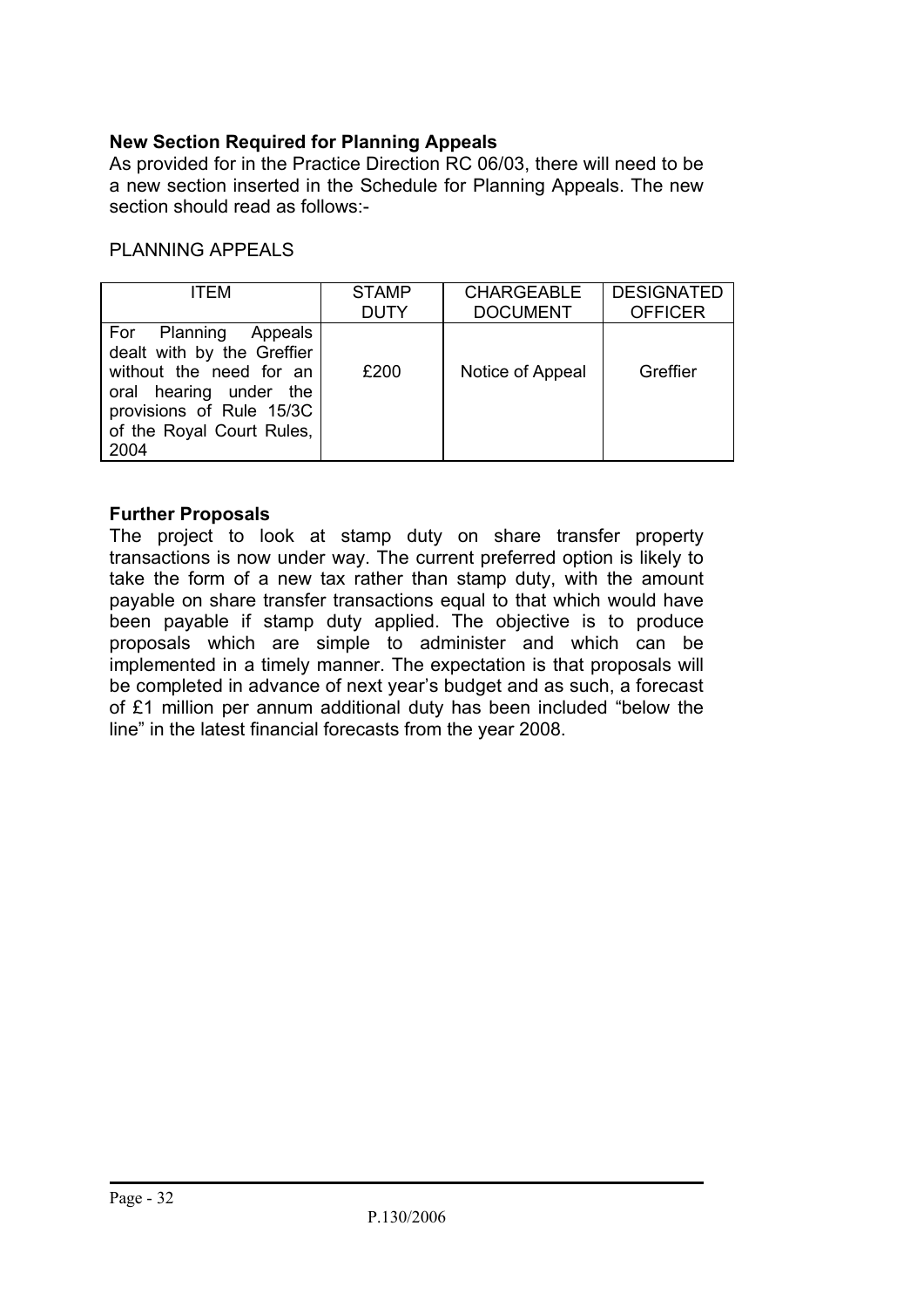### **9. TRANSFER TO STRATEGIC RESERVE**

#### **A new fiscal framework**

A separate Report and Proposition is being brought alongside the Budget Statement for consideration by the States which, if approved, would establish a Special Fund of the States in the form of a Stabilisation Fund and approve the policy for the Strategic Reserve.

As support for this proposal a detailed report has been produced that identifies initial proposals for a new fiscal framework. This framework will help to contain inflation, improve economic stability and create the conditions for sustainable economic growth in the Island. This requires setting fiscal policy relative to the prevailing economic conditions, ensuring that it is countercyclical. The recommendation is that the Stabilisation Fund be used to achieve these objectives and that its use be guided by an independent Fiscal Policy Panel. An annual report will be published by the Fiscal Policy Panel outlining the current state and future trends in the Island's economy. The report would also include recommendations, based on the economic appraisal, as to the scale and nature of any appropriate transfers to and from the new Stabilisation Fund.

The report also reviews the purpose and required level of the Strategic Reserve and concludes that:

- The overall aim of the Strategic Reserve is to provide the Island with some insulation from a major external shock such as severe structural decline or a major natural disaster.
- The aim in the medium and long-term should be to continue to grow the Reserve through re-investing the return in the fund and paying in part or all of surpluses when the economy is performing strongly.
- A suitable long-term aspiration is to grow the Reserve by another £100 million-£150 million to equate to about 20% of GDP.

These conclusions have informed the Minister's decision to propose a transfer to the Strategic Reserve in 2007, which is the first transfer for five years.

#### **Transfer to the Strategic Reserve in 2007**

The Minister proposes a transfer of £10 million is made to the Strategic Reserve in 2007. In making this proposal the Minister recognises that:

• a suitable long-term aspiration is to grow the Reserve by another £100 million-£150 million to equate to about 20% of GDP;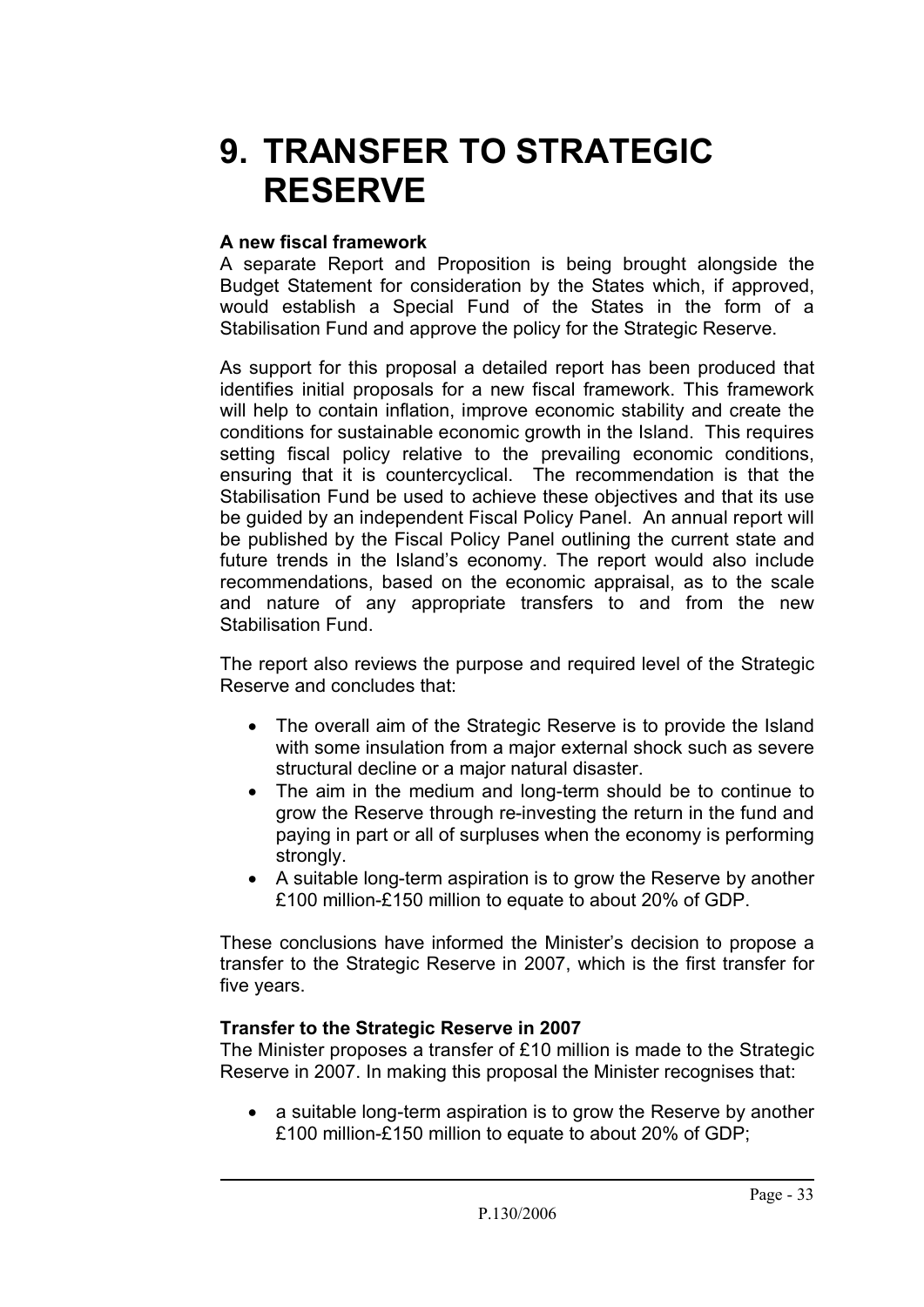- there is a relatively healthy balance in the Consolidated Fund at the end of 2006; and
- there is exceptional income in 2006 of just in excess of £10 million.

Based on further advice, possibly from the new Fiscal Policy Panel, subject to the forecasts of the balances in the Consolidated Fund coming to fruition, and further development of the fiscal framework, then further transfers may be possible in next year's Budget.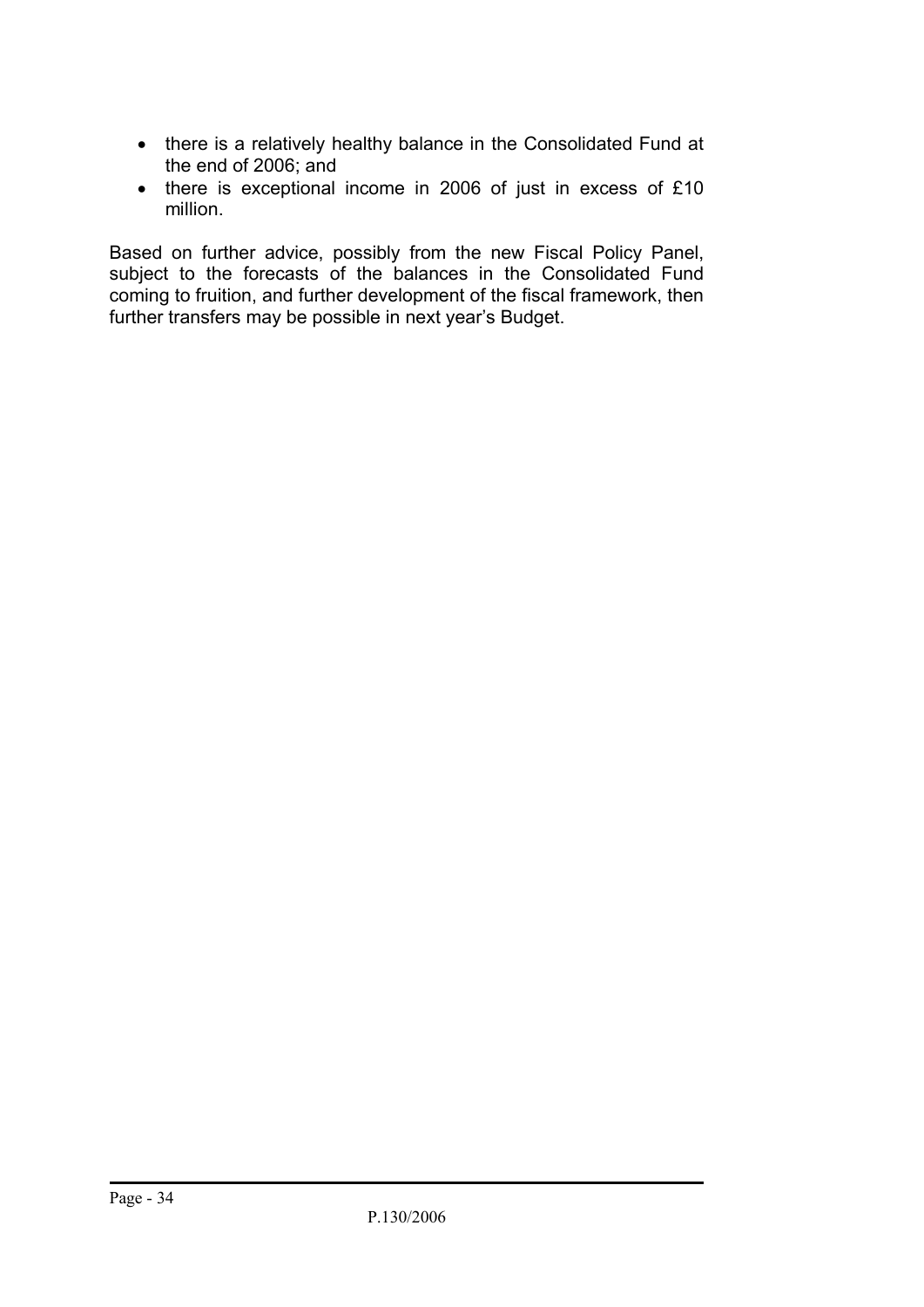# **SUMMARY TABLES**

### **SUMMARY TABLE A: STATES INCOME 2007**

| 2005 Actual | 2006 Estimate |                                                  | 2007 Estimate         |
|-------------|---------------|--------------------------------------------------|-----------------------|
| (Restated)  | (Restated)    |                                                  | £                     |
| £           | £             |                                                  |                       |
|             |               | <b>Income Tax</b>                                |                       |
| 154,000,000 | 169,000,000   | Employees                                        | 177,000,000           |
| 38,000,000  | 33,000,000    | Self Employed and Investment Holders             | 33,000,000            |
| 185,000,000 | 188,000,000   | Companies                                        | 200,000,000           |
| 377,000,000 | 390,000,000   | <b>Total Income Tax</b>                          | 410,000,000           |
|             |               | Impôts Duty                                      |                       |
| 4,057,960   | 3,900,000     | Impôts on Spirits                                | 3,830,000             |
| 5,272,067   | 5,300,000     | Impôts on Wines                                  | 5,540,000             |
| 575,244     | 630,000       | Impôts on Cider                                  | 670,000               |
| 4,766,584   | 5,020,000     | Impôts on Beer                                   | 5,040,000             |
| 12,508,443  | 12,130,000    | Impôts on Tobacco                                | 11,540,000            |
| 18,451,540  | 19,070,000    | Impôts on Motor Fuel                             | 19,540,000            |
| 173,551     | 100,000       | Impôts on Goods Imported                         | 100,000               |
| 4,033,553   | 3,460,000     | <b>Vehicle Registration Duty</b>                 | 3,460,000             |
| 49,838,942  | 49,610,000    | <b>Total Impôts Duty</b>                         | 49,720,000            |
| 19,035,502  | 19,000,000    | <b>Stamp Duty</b>                                | 19,480,000            |
| 445,874,444 | 458,610,000   | <b>Total Taxation Revenue</b>                    | 479,200,000           |
|             | 9,370,000     | <b>Island Rate</b>                               | 9,600,000             |
|             |               | <b>Other Income</b>                              |                       |
| 2,253,000   | 4,250,000     | Interest on Cash Balances                        | 4,250,000             |
| 10,482,000  | 21,560,000    | <b>Dividends</b>                                 | 10,910,000            |
| 4,100,000   | 4,100,000     | <b>Financial Services Commission</b>             | 4,100,000             |
| 1,881,000   | 400,000       | Income Tax Penalties                             | 400,000               |
| 2,165,000   | 2,200,000     | <b>Currency and Coinage Surplus</b>              | 2,260,000             |
| 1,967,000   | 1,820,000     | Interest and Repayments on Loans                 | 1,680,000             |
|             | 250,000       | Financial Returns from States Trading Operations | 370,000               |
| 413,000     |               |                                                  |                       |
| 535,000     | 450,000       | Miscellaneous Income                             |                       |
| 23,796,000  | 35,030,000    | <b>Total Other Income</b>                        | 450,000<br>24,420,000 |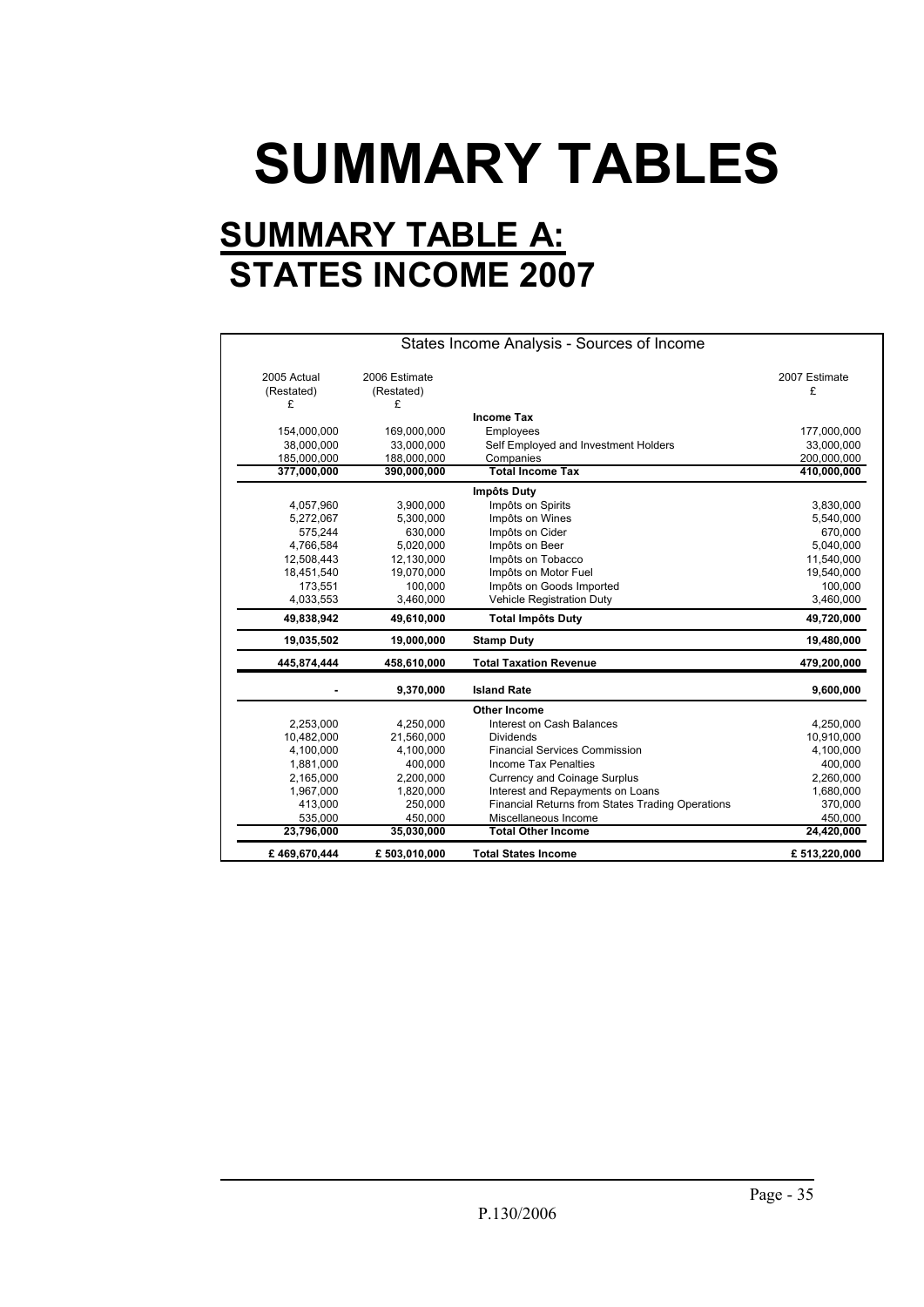### **SUMMARY TABLE B: STATES NET EXPENDITURE 2006- 2011**

**(as approved in the Annual Business Plan P92/2006)**

|                                                | 2006        | 2007        | 2008        | 2009        | 2010        | 2011        |
|------------------------------------------------|-------------|-------------|-------------|-------------|-------------|-------------|
|                                                | Expenditure | Expenditure | Expenditure | Expenditure | Expenditure | Expenditure |
| <b>States Funded Bodies</b>                    | Allocation  | Allocation  | Allocation  | Allocation  | Allocation  | Allocation  |
|                                                | (restated)  |             |             |             |             |             |
|                                                | £'000       | £'000       | £'000       | £'000       | £'000       | £'000       |
| <b>Ministerial Departments</b>                 |             |             |             |             |             |             |
| <b>Chief Minister</b>                          | 11,134      | 14,403      | 14,539      | 14,903      |             |             |
| - Grant to the Overseas Aid Commission         | 5,686       | 6,331       | 6,673       | 7,107       |             |             |
| Economic Development                           | 15,257      | 16,004      | 16,007      | 16,395      |             |             |
| Education, Sport and Culture                   | 91,690      | 96,094      | 98,150      | 100,544     |             |             |
| <b>Health and Social Services</b>              | 132,469     | 137,095     | 143,329     | 148,816     |             |             |
| Home Affairs                                   | 38,942      | 39,644      | 40,808      | 41,802      |             |             |
| Housing                                        | 1,581       | 1,856       | 2,133       | 2,426       |             |             |
| Planning and Environment                       | 5,897       | 5,719       | 5,598       | 5,732       |             |             |
| Social Security                                | 92,530      | 102,828     | 110,691     | 113,950     |             |             |
| <b>Transport and Technical Services</b>        | 21,245      | 21,241      | 21,463      | 21,975      |             |             |
| <b>Treasury and Resources</b>                  | 49,599      | 55,096      | 54,708      | 55,014      |             |             |
| Non Ministerial States funded bodies           |             |             |             |             |             |             |
| - Baliff's Chamber                             | 1,175       | 1,179       | 1,203       | 1,232       |             |             |
| - Law Officers' Department                     | 5,059       | 5,097       | 5,197       | 5,324       |             |             |
| - Judicial Greffe                              | 3,712       | 3,738       | 3,809       | 3,901       |             |             |
| - Viscount's Department                        | 1,336       | 1,339       | 1,364       | 1,397       |             |             |
| - Official Analyst                             | 560         | 564         | 575         | 589         |             |             |
| - Office of the Lieutenant Governor            | 693         | 695         | 710         | 727         |             |             |
| - Office of the Dean of Jersey                 | 21          | 21          | 22          | 22          |             |             |
| - Data Protection Commission                   | 208         | 209         | 214         | 219         |             |             |
| - Probation Department                         | 1,315       | 1,444       | 1,476       | 1,512       |             |             |
| - Comptroller and Auditor General              | 577         | 696         | 709         | 726         |             |             |
| States Assembly and its services               | 4,729       | 4,782       | 4,870       | 4,988       |             |             |
| <b>Net Revenue Expenditure Allocation</b>      | £485,415    | £516,075    | £534,248    | £549,301    | £560,000    | £574,000    |
| <b>Capital Expenditure Allocation</b>          | £38,694     | £43,499     | £42,162     | £41,551     | £45,116     | £42,464     |
|                                                |             |             |             |             |             |             |
| <b>Total States Net Expenditure Allocation</b> | £524,109    | £559,574    | £576,410    | £590,852    | £605,116    | £616,464    |
| Less:                                          |             |             |             |             |             |             |
| Repayment of Capital Debt (revenue)            | (E 36, 496) | (E 42, 214) | (E 42, 214) | (E 42, 214) | (E 42,000)  | (E 42,000)  |
| Property Capital Receipts (capital)            |             | (£700)      | (E 2,300)   | (E 4,000)   | (E 4,000)   | (E 4,000)   |
| Trf from Land Acquisition (capital)            |             | (E 1,000)   |             |             |             |             |
| Total States net expenditure allocation (as    |             |             |             |             |             |             |
| shown in financial forecasts)                  | £487.613    | £ 515,660   | £531,896    | £544,638    | £ 559,116   | £570,464    |

*Note:* 

*The Overseas Aid Commission expenditure allocation appears as a grant from the Chief Minister's department, solely for the purpose of the expenditure allocations, as it has not yet been established as a States funded body under the new Finance Law.*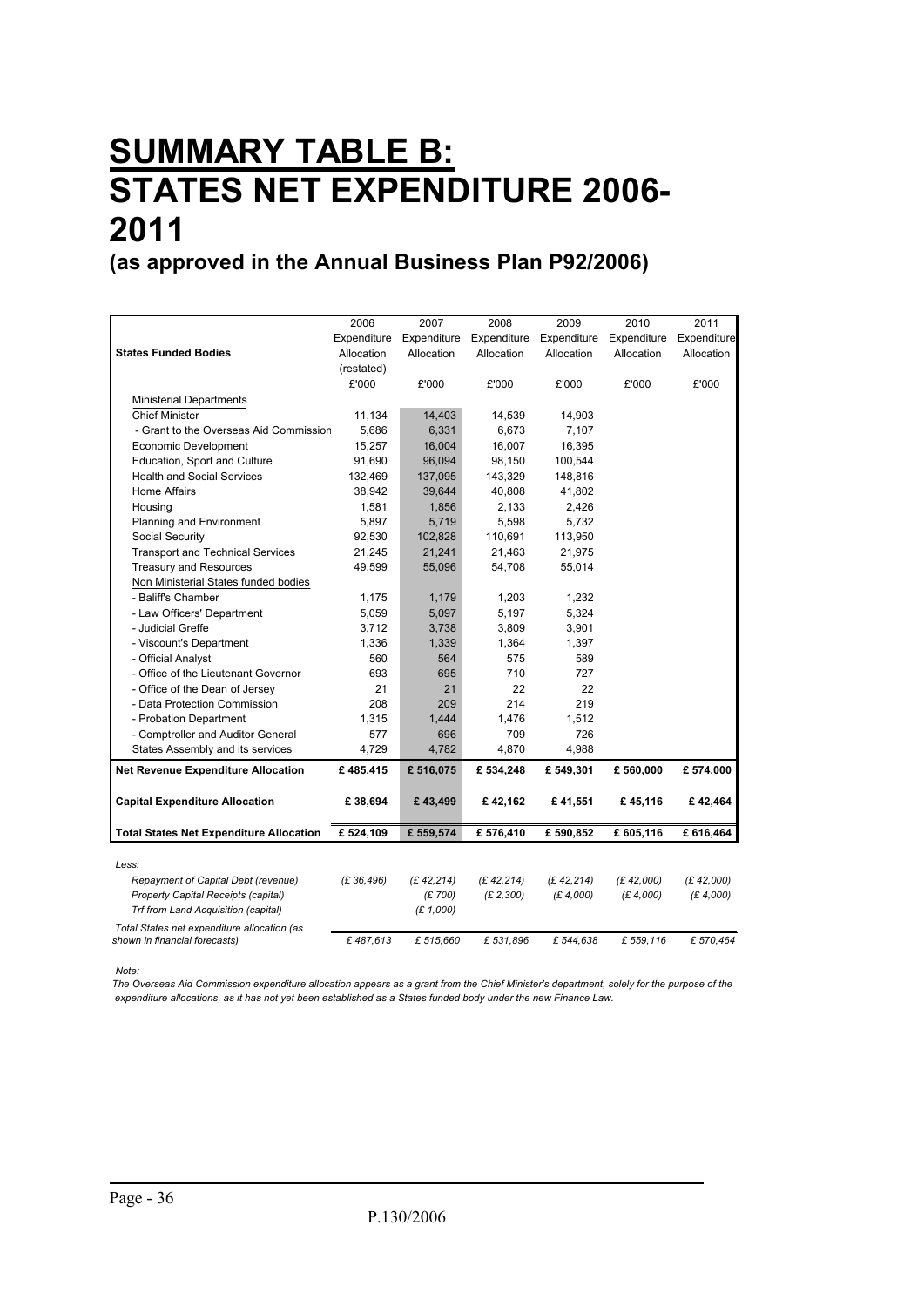### **SUMMARY TABLE C: SUMMARY GRAPHS**